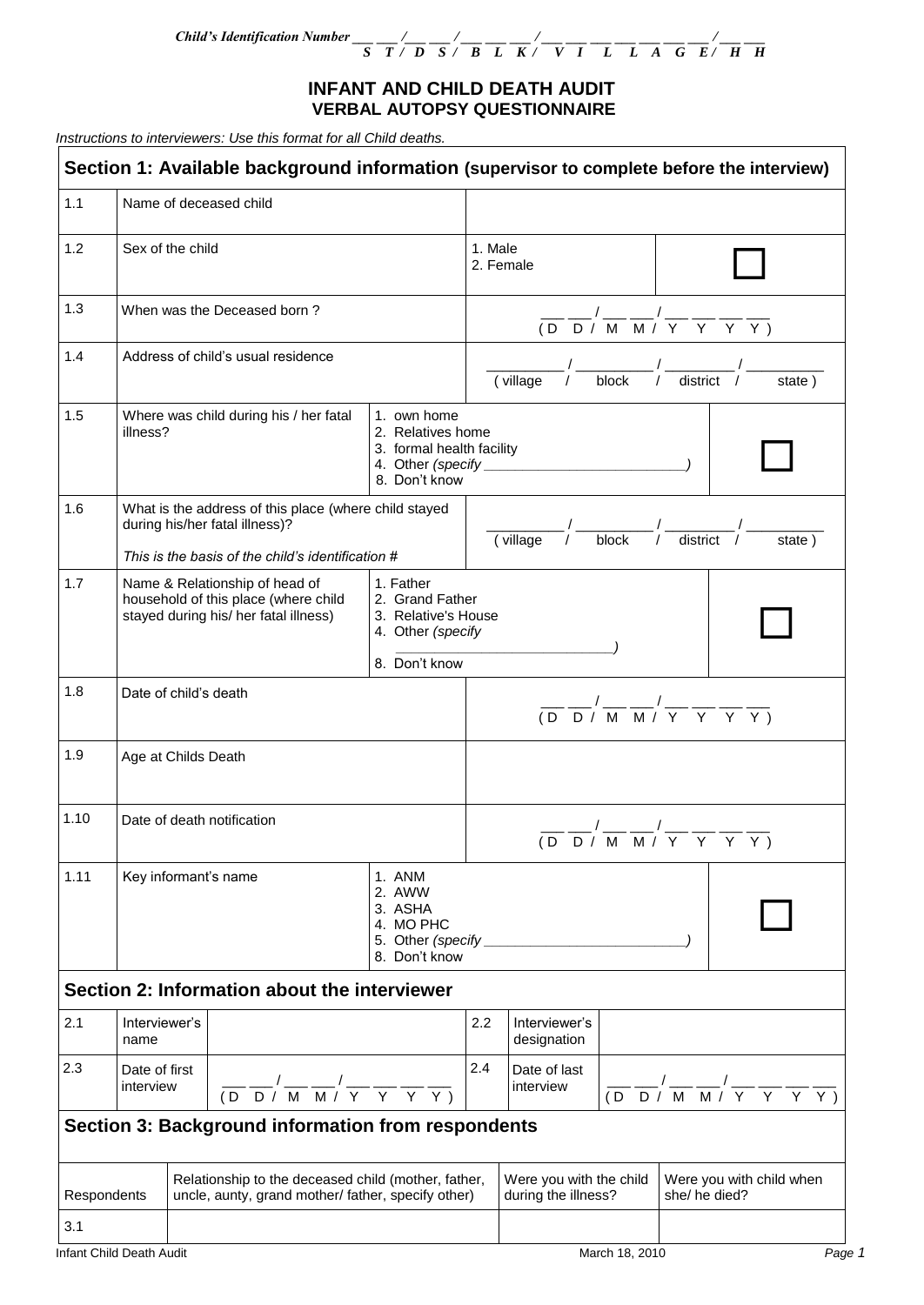| 3.2  |                                                                                                           |                                                                                                                                                                                   |                                                        |
|------|-----------------------------------------------------------------------------------------------------------|-----------------------------------------------------------------------------------------------------------------------------------------------------------------------------------|--------------------------------------------------------|
| 3.3  |                                                                                                           |                                                                                                                                                                                   |                                                        |
| 3.4  | Age of child at the time of death?                                                                        | 1. $0 - 2$ months<br>$2. > 2$ months - 5 years<br>8. don't know                                                                                                                   | <b>If 1 Skip Section 6</b><br>If 2 or 8 Skip Section 5 |
| 3.5  | Where did the child die?                                                                                  | 1. Home<br>2. Medical College Hospital<br>3. District / Sub Dist. Hospital<br>4. PHC, RH<br>5. In formal Place<br>6. Pvt. Hospital/ Clinic<br>7. Other (specify)<br>8. Don't know |                                                        |
|      | Section 4: Information about the family Read: Now I would like to ask some questions about Childs family. |                                                                                                                                                                                   |                                                        |
| 4.1  | How many years of school did child's mother complete?                                                     |                                                                                                                                                                                   | Years<br>$(<1=00; DK=88)$                              |
| 4.2  | How many years of school did child's father complete?                                                     |                                                                                                                                                                                   | Years<br>$(<1=00; DK=88)$                              |
| 4.3  | Is the marriage between the parents consaignous                                                           | 1. Yes<br>2. No<br>8. Don't know                                                                                                                                                  |                                                        |
| 4.4  | Occupations of Mother?<br>(Read out)                                                                      | 1. House wife<br>2. employed<br>3. laborer<br>4. unemployed<br>5. working in own land<br>6. others (specify)<br>8. Don't know                                                     |                                                        |
| 4.5  | Occupations of Father?<br>(Read out)                                                                      | 1. employed<br>2. laborer<br>3. unemployed<br>4. working in own land<br>5. others (specify)<br>8. Don't know                                                                      |                                                        |
| 4.6  | What is the family's religion?                                                                            | 1. Hindu<br>2. Muslim<br>3. Christian<br>4. Other<br>8. Don't know                                                                                                                |                                                        |
| 4.7  | What is the family's caste?                                                                               | 1. SC<br>2. ST<br>3. Other<br>8. Don't know                                                                                                                                       |                                                        |
| 4.8  | Does the family have its own toilet?                                                                      | 1. Yes<br>2. No<br>8. Don't know                                                                                                                                                  |                                                        |
| 4.9  | Does the house has electricity?                                                                           | 1. Yes<br>2. No<br>8. Don't know                                                                                                                                                  |                                                        |
| 4.10 | Does the family have a BPL card?                                                                          | 1. Yes<br>2. No<br>8. Don't know                                                                                                                                                  |                                                        |
| 4.11 | Do you know about the benefits of the BPL card?                                                           | 1. Yes<br>2. No<br>8. Don't know                                                                                                                                                  | If 2 or 8 go to Section 5                              |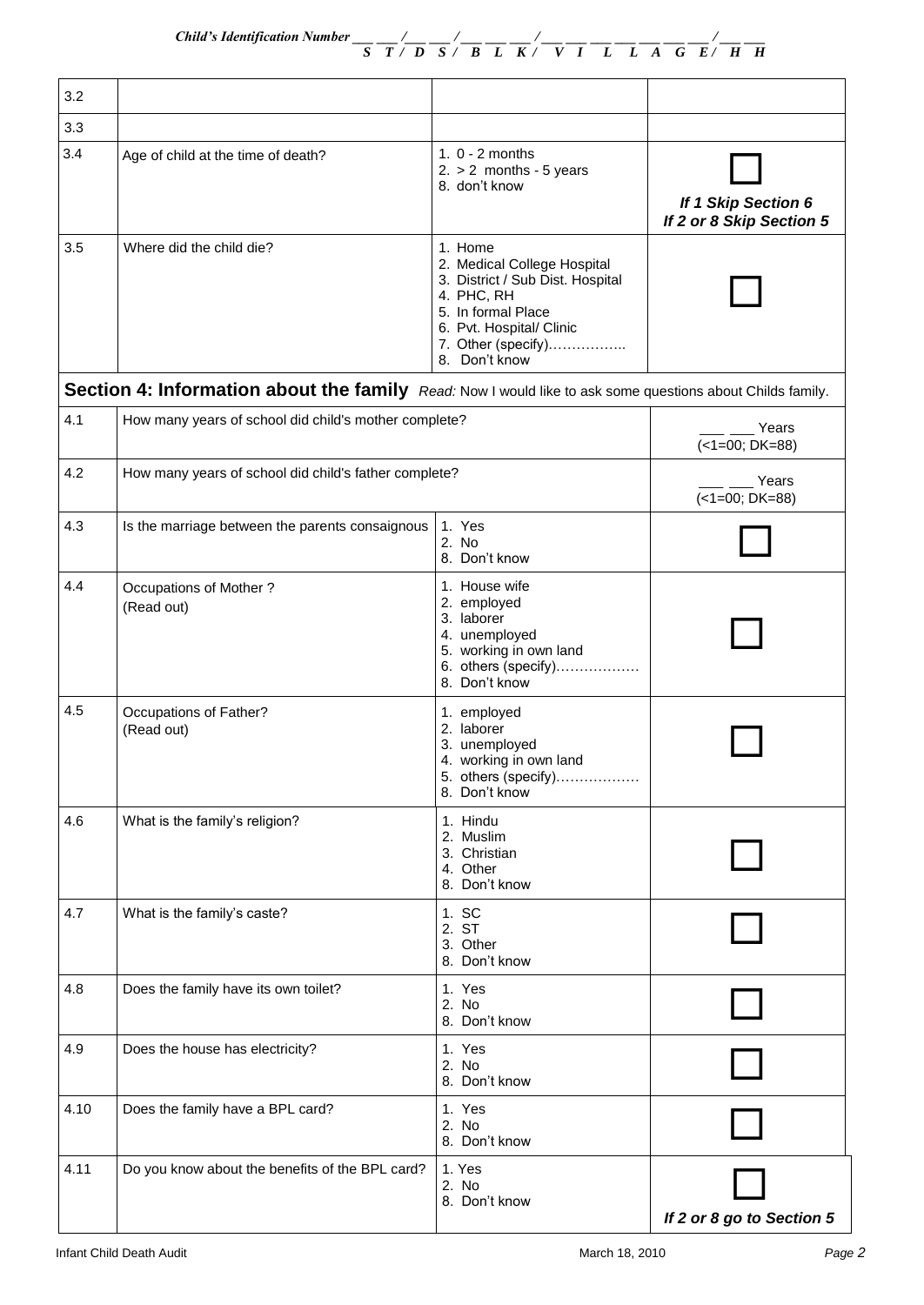|        | Child's Identification Number $\frac{1}{S}$ $\frac{1}{T}$ $\frac{1}{D}$ $\frac{1}{S}$ $\frac{1}{S}$ $\frac{1}{B}$ $\frac{1}{L}$ $\frac{1}{K}$ $\frac{1}{V}$ $\frac{1}{I}$ $\frac{1}{L}$ $\frac{1}{A}$ $\frac{1}{G}$ $\frac{1}{E}$ $\frac{1}{H}$ $\frac{1}{H}$                                                                                                                     |                                                                                    |                                                                                                                                                                                |
|--------|-----------------------------------------------------------------------------------------------------------------------------------------------------------------------------------------------------------------------------------------------------------------------------------------------------------------------------------------------------------------------------------|------------------------------------------------------------------------------------|--------------------------------------------------------------------------------------------------------------------------------------------------------------------------------|
|        |                                                                                                                                                                                                                                                                                                                                                                                   |                                                                                    |                                                                                                                                                                                |
| 4.11.1 | Please tell me the benefits of the card.<br>Prompt: Is there anything else?<br>[Multiple answers allowed.                                                                                                                                                                                                                                                                         | 1. Subsidized ration<br>2. Kerosene oil<br>4. Health care<br>5. Referral transport | $1. \Box$<br>$2. \Box$<br>$3. \Box$<br>$4. \Box$<br>$5. \Box$                                                                                                                  |
|        | Check all choices that the respondent mentions]                                                                                                                                                                                                                                                                                                                                   |                                                                                    | 6. □                                                                                                                                                                           |
|        | Section 5: For children 0 - 2 months                                                                                                                                                                                                                                                                                                                                              |                                                                                    |                                                                                                                                                                                |
|        | Read out : I would like to ask you some questions concerning the mother and symptoms that the deceased had/showed at<br>birth and shortly after. Some of these questions may not appear to be directly related to the baby's death. Please bear with me<br>and answer all the questions. They will help us to get a clear picture of all possible symptoms that the deceased had. |                                                                                    |                                                                                                                                                                                |
|        | <b>Pregnancy History:</b>                                                                                                                                                                                                                                                                                                                                                         |                                                                                    |                                                                                                                                                                                |
| 5.1    | What was the age of mother at the time the baby died?                                                                                                                                                                                                                                                                                                                             |                                                                                    | years<br>$(DK=88)$                                                                                                                                                             |
| 5.2    | How is the mothers health now?                                                                                                                                                                                                                                                                                                                                                    | 1. Healthy<br>$2.$ ill<br>3. Not alive<br>8. Don't know                            | If 2 or 8 go to Q. 5.3                                                                                                                                                         |
| 5.2.1  | If ill or not alive write in details about the mothers<br>condition?                                                                                                                                                                                                                                                                                                              |                                                                                    |                                                                                                                                                                                |
| 5.3    | Did mother take any medications during<br>pregnancy? (excluding IFA Tablets & TT inj.)                                                                                                                                                                                                                                                                                            | 1. Yes<br>2. No<br>8. Don't know                                                   |                                                                                                                                                                                |
| 5.3.1  | If yes, specify                                                                                                                                                                                                                                                                                                                                                                   |                                                                                    |                                                                                                                                                                                |
|        |                                                                                                                                                                                                                                                                                                                                                                                   | (Specify)                                                                          |                                                                                                                                                                                |
| 5.3.2  | Dose mother have habit of smoking, drinking<br>alcohal or tobacco chewing?                                                                                                                                                                                                                                                                                                        | 1. Smoking<br>2. Alcohal<br>3. Tobacco chewing<br>4. others(specify)               | Yes<br>DK<br>No.<br>$1. \square$<br>$1. \Box$<br>$1. \Box$<br>$2. \Box$<br>$2. \Box$<br>$2. \Box$<br>$3. \square$<br>$3. \Box$<br>$3. \Box$<br>4.(                             |
| 5.4    | How many births, including stillbirths, did the mother have before this baby?                                                                                                                                                                                                                                                                                                     |                                                                                    | $(DK=88)$                                                                                                                                                                      |
| 5.4.1  | How many live births mother had before this baby                                                                                                                                                                                                                                                                                                                                  |                                                                                    | $(DK=88)$                                                                                                                                                                      |
| 5.4.2  | Did any babies die before the current baby                                                                                                                                                                                                                                                                                                                                        | 1. Yes<br>2. No<br>8. Don't know                                                   | If 2 or 8 go to Q. 5.4.3                                                                                                                                                       |
| 5.4.2a | If yes, specify the reasons for deaths                                                                                                                                                                                                                                                                                                                                            |                                                                                    |                                                                                                                                                                                |
|        |                                                                                                                                                                                                                                                                                                                                                                                   | (Specify)                                                                          |                                                                                                                                                                                |
| 5.4.3  | What is birth order of the baby                                                                                                                                                                                                                                                                                                                                                   |                                                                                    | $(DK=88)$                                                                                                                                                                      |
| 5.4.3a | If 2 or More spacing between the previous pregnancy and the pregnancy with<br>current baby                                                                                                                                                                                                                                                                                        |                                                                                    | months<br>(DK=88)                                                                                                                                                              |
| 5.5    | How many months did the current pregnancy last?                                                                                                                                                                                                                                                                                                                                   |                                                                                    | weeks                                                                                                                                                                          |
| 5.6    | Was she ever told by a doctor or nurse that she<br>had any of the following illnesses during<br>pregnancy?<br>[Read the problems list slowly and check "Yes,"                                                                                                                                                                                                                     | 5. Hypertension                                                                    | Yes<br><u>DK</u><br>No.<br>$1. \Box$<br>$1. \Box$<br>1. □<br>$2. \Box$<br>$2. \Box$<br>$2. \Box$<br>$3. \Box$<br>$3. \Box$<br>$3. \Box$<br>$4. \Box$<br>$4. \Box$<br>$4. \Box$ |
|        | "No" or "Don't know" for each.]<br>Ask for records for Hb gm % (R-15 Register)                                                                                                                                                                                                                                                                                                    | (High blood pressers)<br>6. Tuberculosis<br>7. Epilepsy/ convulsion                | $5. \Box$<br>$5. \Box$<br>5. □<br>6. □<br>6. □<br>6. □<br>7. □<br>$7. \Box$<br>7. □<br>8. □<br>8. □<br>8. □                                                                    |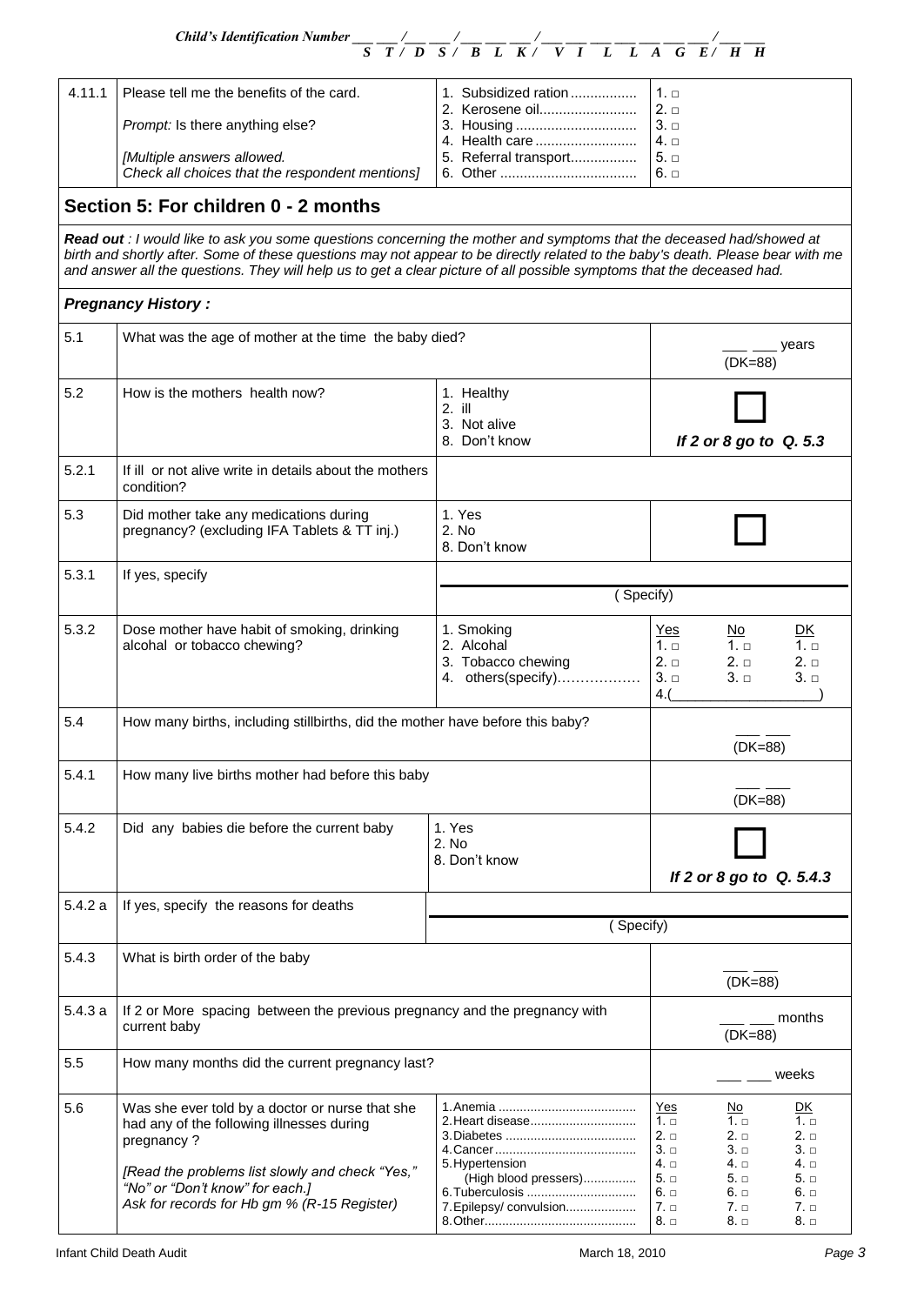| 5.7    | During the last3 months of pregnancy, did the<br>mother suffer from any of the following illnesses?<br>[Read the problems list slowly and check "Yes,"<br>"No" or "Don't know" for each.] |                                   | 1. Vaginal bleeding<br>2. Smelly vaginal discharge<br>3. Puffy face<br>4. Headache<br>5. Blurred vision<br>6. convulsion<br>7. Febrile illness/ fever<br>8. Severe abdominal pain that<br>was not labor pain<br>9. Pallor and shortness of<br>breath (both present)<br>10. Other (Specify) | Yes<br><u>DK</u><br>No.<br>$1. \square$<br>$1. \square$<br>$1. \Box$<br>$2. \Box$<br>$2. \Box$<br>2. □<br>$3. \square$<br>$3. \Box$<br>$3. \Box$<br>$4. \Box$<br>4. □<br>4. □<br>$5. \Box$<br>$5. \Box$<br>$5. \Box$<br>$6. \Box$<br>6. □<br>6. □<br>7. □<br>$7. \Box$<br>7. □<br>$8. \Box$<br>$8. \Box$<br>8. ⊟<br>$9. \Box$<br>$9. \Box$<br>$9. \Box$<br>$10. \square$<br>$10. \Box$<br>$10. \Box$ |  |  |
|--------|-------------------------------------------------------------------------------------------------------------------------------------------------------------------------------------------|-----------------------------------|--------------------------------------------------------------------------------------------------------------------------------------------------------------------------------------------------------------------------------------------------------------------------------------------|------------------------------------------------------------------------------------------------------------------------------------------------------------------------------------------------------------------------------------------------------------------------------------------------------------------------------------------------------------------------------------------------------|--|--|
| 5.8    | Was the child a single or multiple birth?                                                                                                                                                 |                                   | 1. Singleton<br>2. Twin<br>3. triplet or more<br>8. Don't know                                                                                                                                                                                                                             | If 1, go to Q. 5.9                                                                                                                                                                                                                                                                                                                                                                                   |  |  |
| 5.8.1  | If multiple births, what was the birth order of the<br>child that died?                                                                                                                   |                                   | 1. First<br>2. Second<br>3. third or higher<br>8. Don't know                                                                                                                                                                                                                               |                                                                                                                                                                                                                                                                                                                                                                                                      |  |  |
| 5.9    | Did mother seek any antenatal care for the<br>pregnancy from an ANM, nurse or qualified<br>doctor?                                                                                        |                                   | 1. Yes<br>2. No<br>8. Don't know                                                                                                                                                                                                                                                           | If 2, 8 go to Q. 5.9.2                                                                                                                                                                                                                                                                                                                                                                               |  |  |
| 5.9.1  | If yes, ask:<br>How many times did she receive antenatal care<br>from an ANM, nurse or qualified doctor?                                                                                  |                                   | $1. < 3 \times$<br>2. 3- 5 times<br>$3. > 5$ times                                                                                                                                                                                                                                         | $(DK = 88)$                                                                                                                                                                                                                                                                                                                                                                                          |  |  |
| 5.9.2  | what was the weight gain during pregenacy<br>(Refer R-15 Register or Other records)                                                                                                       |                                   | $1. < 9$ kgs<br>2.9-11 kgs<br>$3. > 11$ kgs<br>8. Don't Know                                                                                                                                                                                                                               |                                                                                                                                                                                                                                                                                                                                                                                                      |  |  |
| 5.10   | Whether mother experienced any fetal<br>movements?<br>(>= 20 weeks of pregnancy)                                                                                                          | 1. Yes<br>2. No<br>8. Don't know  |                                                                                                                                                                                                                                                                                            | If 2, 8 go to Q. 5.11                                                                                                                                                                                                                                                                                                                                                                                |  |  |
| 5.10.1 | If yes ask: Since when did she experienced fetal movements?<br>(Please specify in weeks)                                                                                                  |                                   |                                                                                                                                                                                                                                                                                            | weeks<br>$(DK = 88)$                                                                                                                                                                                                                                                                                                                                                                                 |  |  |
| 5.11   | How many IFA tablets mother<br>Consumed?                                                                                                                                                  | 2. 100 tablets<br>8. Don't know   | 1. Less than 100 tablets                                                                                                                                                                                                                                                                   |                                                                                                                                                                                                                                                                                                                                                                                                      |  |  |
| 5.12   | Did mother receive TT injection during<br>pregnancy                                                                                                                                       | 1. Yes<br>2. No<br>8. Don't know  |                                                                                                                                                                                                                                                                                            |                                                                                                                                                                                                                                                                                                                                                                                                      |  |  |
| 5.12.1 | If yes, specify                                                                                                                                                                           |                                   |                                                                                                                                                                                                                                                                                            |                                                                                                                                                                                                                                                                                                                                                                                                      |  |  |
|        | Delivery History:                                                                                                                                                                         |                                   |                                                                                                                                                                                                                                                                                            |                                                                                                                                                                                                                                                                                                                                                                                                      |  |  |
| 5.13   | How long did labor last?                                                                                                                                                                  | 8. Don't know                     | 1. Less than 12hours<br>2. More than 12hours                                                                                                                                                                                                                                               |                                                                                                                                                                                                                                                                                                                                                                                                      |  |  |
| 5.14   | Did mother have fever during labor or<br>immediately after delivery?                                                                                                                      | 1. Yes,<br>2. No<br>8. Don't know |                                                                                                                                                                                                                                                                                            |                                                                                                                                                                                                                                                                                                                                                                                                      |  |  |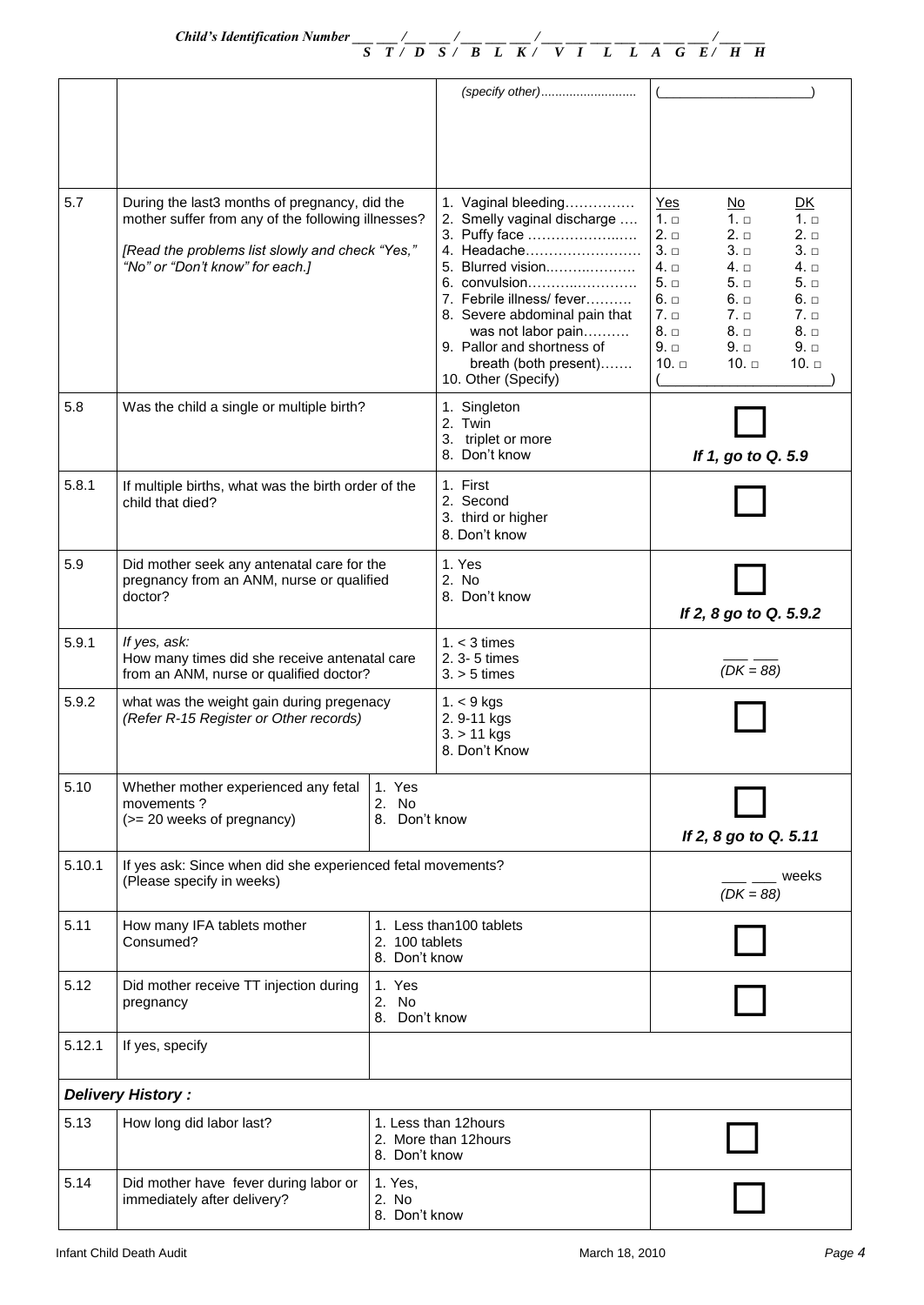| <b>Child's Identification Number</b> |  |  |  |  |  |  |  |  |
|--------------------------------------|--|--|--|--|--|--|--|--|
|                                      |  |  |  |  |  |  |  |  |

|        |                                                                                        | T / D S / B L K / V I L L A G E / H H<br>S                                                                                                                                  |                    |
|--------|----------------------------------------------------------------------------------------|-----------------------------------------------------------------------------------------------------------------------------------------------------------------------------|--------------------|
| 5.15   | Was her liquor (amniotic fluid) foul<br>smelling?                                      | 1. Yes,<br>2. No<br>8. Don't know                                                                                                                                           |                    |
| 5.16   | Was liquor green colored?                                                              | 1. Yes,<br>2. No<br>8. Don't know                                                                                                                                           |                    |
| 5.17   | How many hours after the leak was<br>baby born?                                        | 1. Less than 12 hours<br>2. 12 hours or more<br>8. Don't know                                                                                                               | If 1 go to Q. 5.18 |
| 5.17.1 | If 2 or 8 then ask:<br>Any medication given to mother for<br>leak ?                    | 1. Yes,<br>2. No<br>8. Don't know                                                                                                                                           |                    |
| 5.17.2 | If yes specify                                                                         |                                                                                                                                                                             |                    |
|        |                                                                                        | (Specify)                                                                                                                                                                   |                    |
| 5.18   | Who attended the delivery/ labor?<br>[Record the highest level provider<br>mentioned.] | 1. Obstetrician<br>2. General doctor<br>3. Nurse<br>4. ANM<br>5. Trained Dai<br>6. Relative/friend<br>7. Herself<br>8. Don't know<br>9. Quack                               |                    |
| 5.18.1 | Where was the delivery conducted                                                       | 1. Home<br>2. Govt. Hospital<br>3. Private Hospital<br>8. Don't know                                                                                                        |                    |
| 5.19   | How was the (baby delivered/ delivery<br>attempted)?                                   | 1. Spontaneous vaginal (no drugs)<br>2. Mechanically induced (forceful external<br>pushing)<br>3. Induced with drugs<br>4. Forceps<br>5. Caesarean section<br>8. Don't know |                    |
| 5.20   | Which part of the baby came out first?                                                 | 1. Head<br>2. Buttocks/Feet<br>3. Hand<br>4. umbilical cord<br>8. Don't know                                                                                                |                    |
| 5.21   | Was there excess bleeding on the day<br>labor started?                                 | 1. Yes,<br>2. No<br>8. Don't know                                                                                                                                           |                    |
|        | <b>Condition Of The Baby Soon After Birth:</b>                                         |                                                                                                                                                                             |                    |
| 5.22   | At birth what was the size of the<br>baby?                                             | 1. Smaller Than Normal<br>2. Normal<br>3. Larger Than Normal<br>8. Don't know                                                                                               |                    |
| 5.23   | What was the birth weight of the<br>baby?<br>(In first seven days)                     | 1. > 2500 gms.<br>$2. < 2500 - 2000$ gms.<br>3. < 2000-1500gms.<br>4. < 1500gms.<br>8. Don't know                                                                           |                    |
| 5.24   | Was the baby premature?<br>(Less than 37 weeks)                                        | 1. Yes,<br>2. No<br>8. Don't know                                                                                                                                           |                    |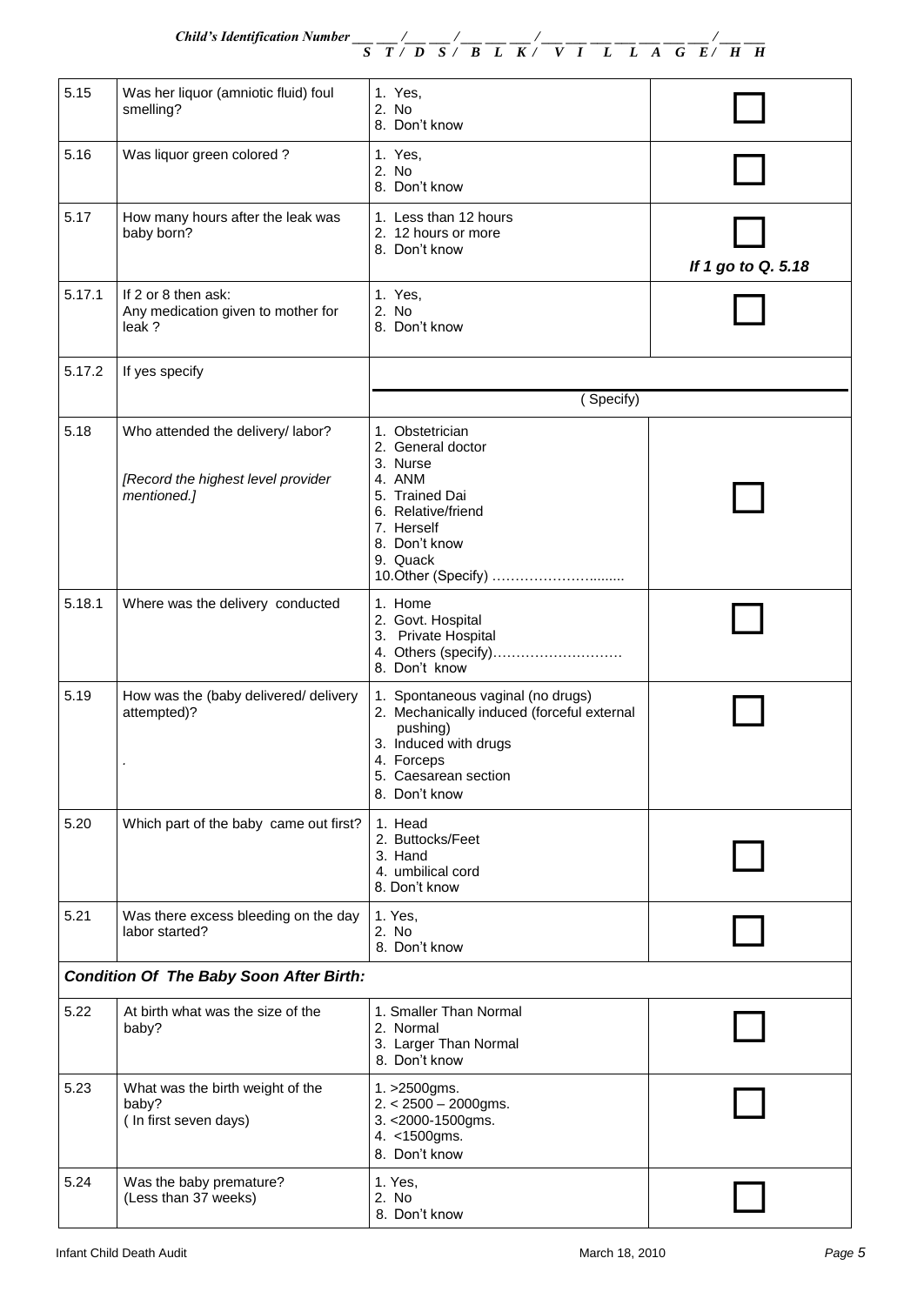|        |                                                                                |                                                                                                                                                                   | If 1 go to Q. 5.25       |
|--------|--------------------------------------------------------------------------------|-------------------------------------------------------------------------------------------------------------------------------------------------------------------|--------------------------|
| 5.24.1 | If yes, Write weeks of pregnancy                                               | $1. < 28$ weeks<br>2. $28 - 32$ weeks<br>$3. > 32 - 37$ weeks<br>8. Don't know                                                                                    |                          |
| 5.25   | What was the color of the baby at<br>birth?                                    | 1. Normal<br>2. Pale/ Yellow<br>3. Blue<br>8. Don't know                                                                                                          |                          |
| 5.26   | Did the baby cry after birth, even a<br>little?                                | 1. Yes,<br>2. No<br>8. Don't know                                                                                                                                 |                          |
| 5.27   | Was the baby given assistance to<br>breathe?                                   | 1. Yes,<br>2. No<br>8. Don't know                                                                                                                                 |                          |
| 5.28   | Did the baby ever move hands & legs<br>even a little?                          | 1. Yes,<br>2. No<br>8. Don't know                                                                                                                                 |                          |
| 5.29   | If the baby did not cry, breathe or<br>move, was it born dead (STILL<br>BORN)? | 1. Yes,<br>2. No<br>8. Don't know                                                                                                                                 | If 1, stop the interview |
| 5.30   | Were there any signs of injury or<br>broken bones?                             | 1. Yes,<br>2. No<br>8. Don't know                                                                                                                                 | If 2 or 8 go to Q.5.31   |
| 5.30.1 | Where were the marks or signs of<br>injury?                                    | (Specify)                                                                                                                                                         |                          |
|        |                                                                                |                                                                                                                                                                   |                          |
| 5.31   | Was there any sign of paralysis?                                               | 1. Yes,<br>2. No<br>8. Don't know                                                                                                                                 |                          |
| 5.32   | Did the baby have any malformation?                                            | 1. Yes,<br>2. No<br>8. Don't know                                                                                                                                 | If 2 or 8 go to Q.5.33   |
| 5.32.1 | What kind of malformation did the<br>baby have?<br>(Read out)                  | 1. Swelling/Defect on the back<br>2. Very Large Head<br>3. Very Small Head<br>4. Defect of Lip and/ palate<br>5. Other Malformation<br>(Specify)<br>8. Don't know |                          |
| 5.33   | How soon after birth did baby take<br>bath                                     | $1. <$ one day<br>2. $>$ one day to $<$ seven days<br>$3.$ > seven days<br>4. No bath<br>8. Don't know                                                            |                          |
| 5.34   | What was used to tie the umbilical<br>cord?                                    | 1. Thread from the house<br>2. Thread from dia kit<br>6. Cord clamp<br>8. Don't know                                                                              |                          |
| 5.34.1 | What was used to cut the umbilical<br>cord?                                    | 1. Razor blade from home<br>2. New Razor blade<br>3. Knife from house<br>7. surgical blade<br>8. Any other instrument<br>8. Don't know                            |                          |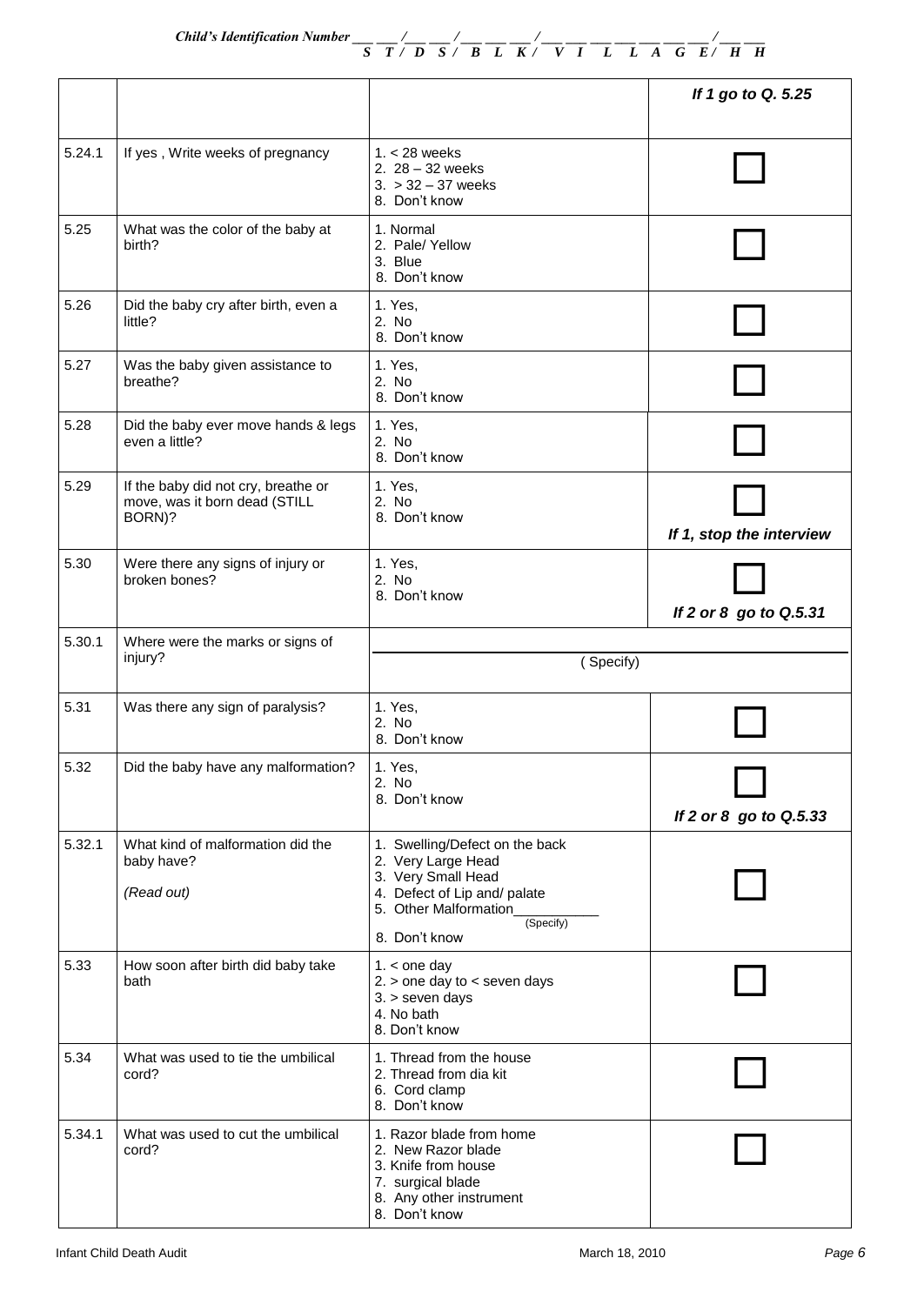|        |                                                                          | Child's Identification Number $\frac{1}{S}$ $\frac{1}{T}$ $\frac{1}{D}$ $\frac{1}{S}$ $\frac{1}{S}$ $\frac{1}{B}$ $\frac{1}{L}$ $\frac{1}{K}$ $\frac{1}{V}$ $\frac{1}{I}$ $\frac{1}{L}$ $\frac{1}{A}$ $\frac{1}{G}$ $\frac{1}{E}$ $\frac{1}{H}$ $\frac{1}{H}$ |                                                                                                                      |
|--------|--------------------------------------------------------------------------|---------------------------------------------------------------------------------------------------------------------------------------------------------------------------------------------------------------------------------------------------------------|----------------------------------------------------------------------------------------------------------------------|
|        |                                                                          |                                                                                                                                                                                                                                                               |                                                                                                                      |
| 5.34.2 | Was anything applied to the umbilical<br>cord stump after birth?         | 1. Yes,<br>2. No<br>8. Don't know                                                                                                                                                                                                                             | If 2 or 8 go to Q.5.35                                                                                               |
| 5.34.3 | If yes what was applied to the cord?                                     |                                                                                                                                                                                                                                                               |                                                                                                                      |
|        |                                                                          | (Specify)                                                                                                                                                                                                                                                     |                                                                                                                      |
|        | <b>Neonatal Illness History:</b>                                         |                                                                                                                                                                                                                                                               |                                                                                                                      |
| 5.35   | Was baby breast feed?                                                    | 1. Yes,<br>2. No<br>8. Don't know                                                                                                                                                                                                                             | If 2 or 8 go to Q.5.36                                                                                               |
| 5.35.1 | If yes, how soon after the birth did baby suckle?                        |                                                                                                                                                                                                                                                               | minutes<br>hours<br>days                                                                                             |
| 5.35.2 | Was baby exclusive breast feeding?                                       | 1. Yes,<br>2. No<br>8. Don't know                                                                                                                                                                                                                             | If 1 go to Q.5.37                                                                                                    |
| 5.36   | If 2 or 8, what was given to the baby<br>?                               | 1. Expressed breast milk,<br>2. Animal milk<br>3. Others (specify)                                                                                                                                                                                            | Yes<br><u>No</u><br><u>DK</u><br>$1. \Box$<br>$1. \square$<br>$1. \Box$<br>$2. \Box$<br>$2. \Box$<br>$2. \Box$<br>3( |
| 5.37   | If breast feeding did the baby stop<br>suckling?                         | 1. Yes,<br>2. No<br>8. Don't know                                                                                                                                                                                                                             | If 2 or 8 go to Q.5.38                                                                                               |
| 5.37.1 | If yes, when did the baby stop suckling?                                 |                                                                                                                                                                                                                                                               | minutes<br>hours<br>days                                                                                             |
| 5.38   | How was the baby kept warm?                                              | 1. covered with own clothes only<br>2. covered with own clothes & blanket<br>3. any other method<br>4. not covered<br>8. Don't know                                                                                                                           |                                                                                                                      |
| 5.39   | Did the baby have convulsions?                                           | 1. Yes,<br>2. No<br>8. Don't know                                                                                                                                                                                                                             | If 2 or 8 go to Q.5.40                                                                                               |
| 5.39.1 | How soon after birth did the<br>convulsions start?                       | 1. Within 24 hrs.<br>2. After 24 hrs.<br>8. Don't know                                                                                                                                                                                                        |                                                                                                                      |
| 5.40   | Did the baby become stiff and arched<br>backwards?                       | 1. Yes,<br>2. No<br>8. Don't know                                                                                                                                                                                                                             | If 2 or 8 go to Q.5.41                                                                                               |
| 5.40.1 | How soon after the birth did the baby become stiff and arched backwards? |                                                                                                                                                                                                                                                               | $(DK = 88)$                                                                                                          |
| 5.41   | Did the baby become lethargic or<br>drowsy?                              | 1. Yes,<br>2. No<br>8. Don't know                                                                                                                                                                                                                             | If 2 or 8 go to Q.5.42                                                                                               |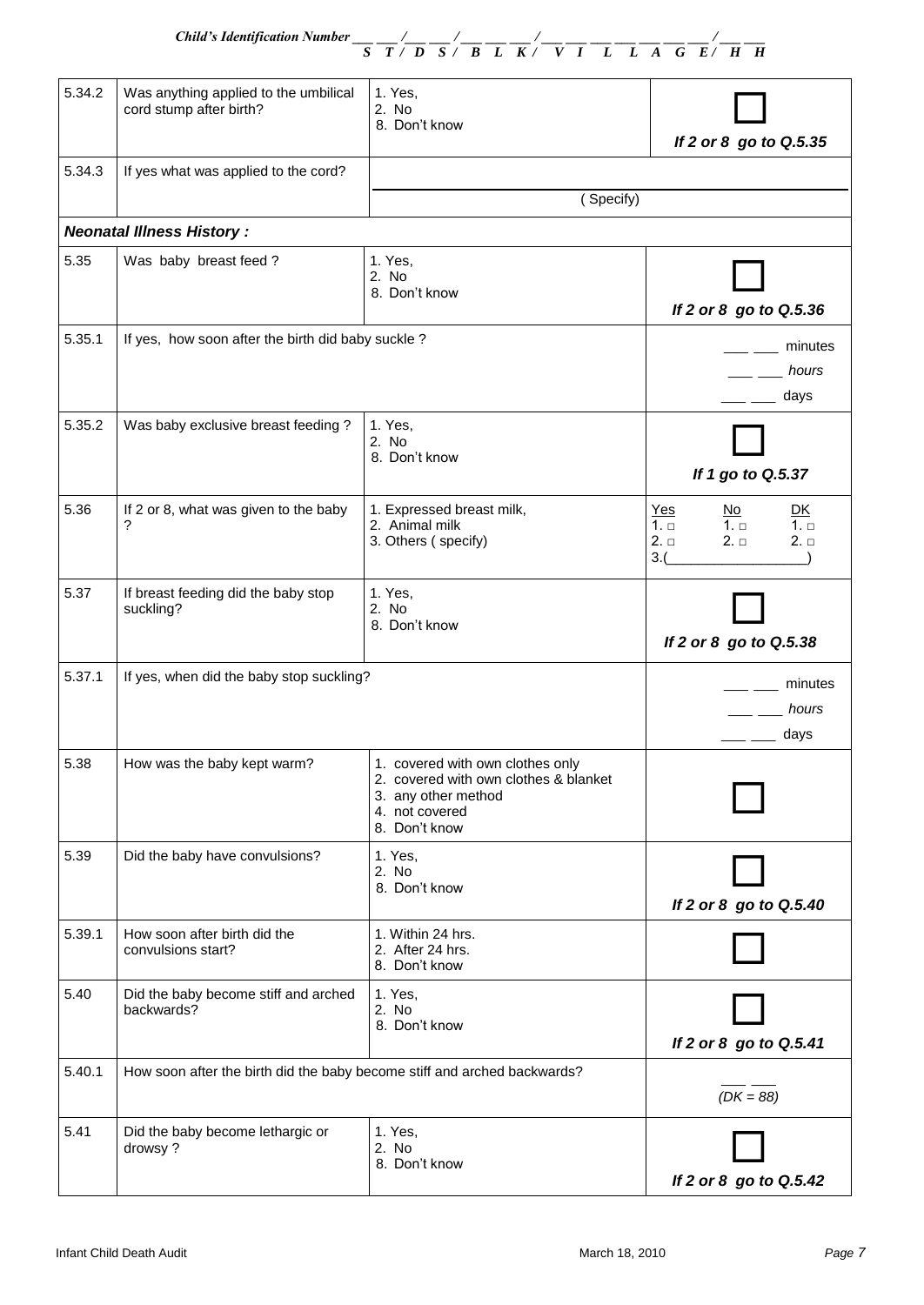| 5.41.1 | If yes when did the baby become lethargic or drowsy?                    |                                                                                      | $(DK = 88)$            |
|--------|-------------------------------------------------------------------------|--------------------------------------------------------------------------------------|------------------------|
| 5.42   | Did the baby have a fever?                                              | 1. Yes,<br>2. No<br>8. Don't know                                                    | If 2 or 8 go to Q.5.43 |
| 5.42.1 | If yes how many days after birth did the baby have a fever?             |                                                                                      | $(DK = 88)$            |
| 5.43   | Did the baby become cold to the<br>touch?                               | 1. Yes,<br>2. No<br>8. Don't know                                                    | If 2 or 8 go to Q.5.44 |
| 5.43.1 | If yes how many days after birth did the baby become cold to the touch? |                                                                                      | $(DK = 88)$            |
| 5.44   | Did the baby have a cough?                                              | 1. Yes,<br>2. No<br>8. Don't know                                                    | If 2 or 8 go to Q.5.45 |
| 5.44.1 | If yes, how many days after birth did the baby start to cough?          |                                                                                      | $(DK = 88)$            |
| 5.45   | Did the baby have fast breathing?                                       | 1. Yes,<br>2. No<br>8. Don't know                                                    | If 2 or 8 go to Q.5.46 |
| 5.45.1 | If yes, how many days after birth did the baby start breathing fast?    |                                                                                      | $(DK = 88)$            |
| 5.46   | Did the baby have difficulty in<br>breathing?                           | 1. Yes,<br>2. No<br>8. Don't know                                                    | If 2 or 8 go to Q.5.47 |
| 5.46.1 |                                                                         | If yes, how many days after birth did the baby start having difficulty in breathing? | $(DK = 88)$            |
| 5.47   | Did the baby have chest indrawing?                                      | 1. Yes,<br>2. No<br>8. Don't know                                                    |                        |
| 5.48   | Did the baby have grunting?<br>(Demonstrate)                            | 1. Yes,<br>2. No<br>8. Don't know                                                    |                        |
| 5.49   | Did the baby have flaring of the<br>nostrils ? (Demonstrate)            | 1. Yes,<br>2. No<br>8. Don't know                                                    |                        |
| 5.50   | Did the baby have watery stools?                                        | 1. Yes,<br>2. No<br>8. Don't know                                                    | If 2 or 8 go to Q.5.51 |
| 5.50.1 | If yes, how many days after birth did the baby have watery stools?      | $(DK = 88)$                                                                          |                        |
| 5.51   | Was there blood in the stools?                                          | 1. Yes,<br>2. No<br>8. Don't know                                                    |                        |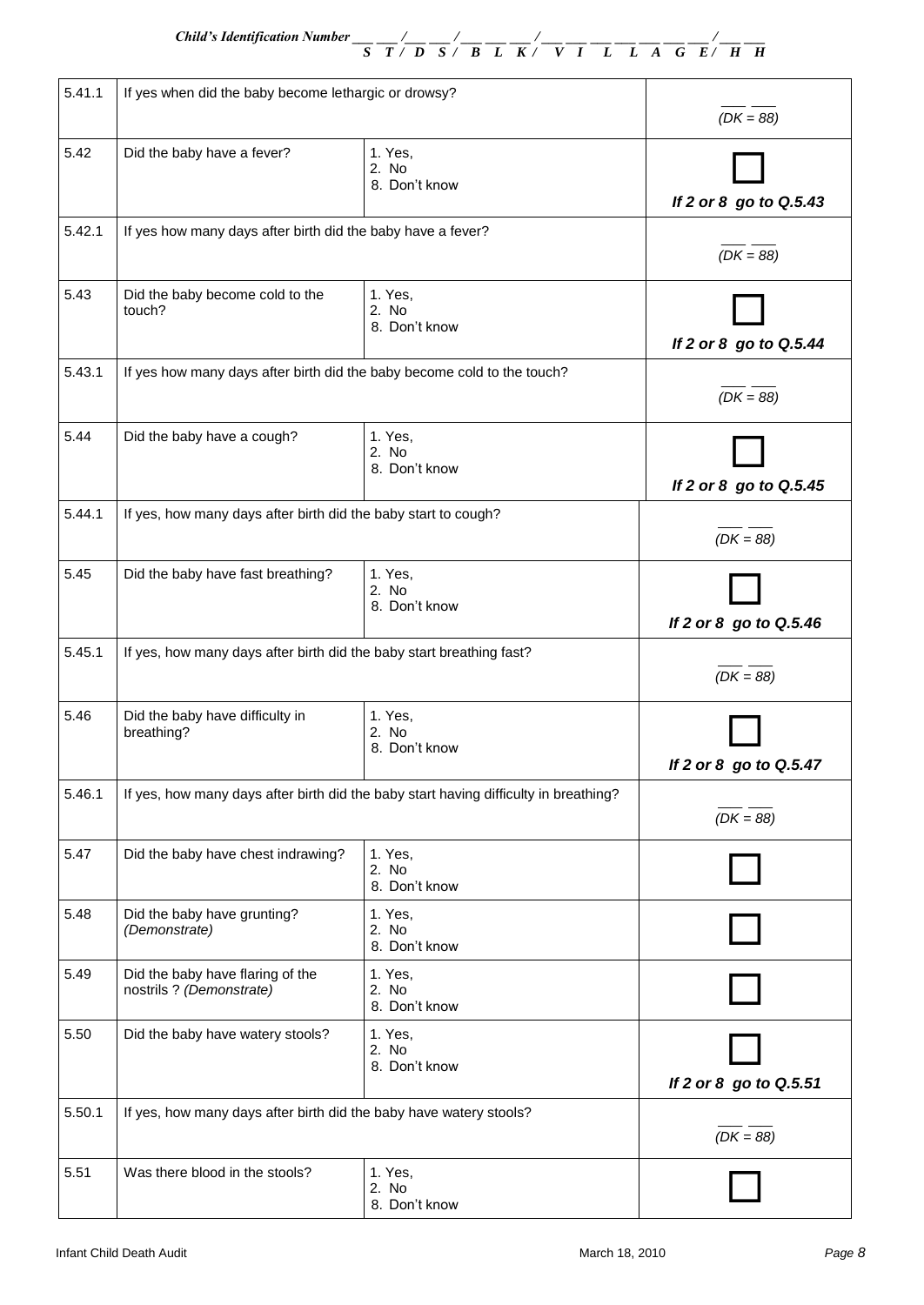|        |                                                                             | Child's Identification Number $\frac{1}{S}$ $\frac{1}{T}$ $\frac{1}{D}$ $\frac{1}{S}$ $\frac{1}{S}$ $\frac{1}{B}$ $\frac{1}{L}$ $\frac{1}{K}$ $\frac{1}{V}$ $\frac{1}{I}$ $\frac{1}{L}$ $\frac{1}{A}$ $\frac{1}{G}$ $\frac{1}{E}$ $\frac{1}{H}$ $\frac{1}{H}$ |                                    |
|--------|-----------------------------------------------------------------------------|---------------------------------------------------------------------------------------------------------------------------------------------------------------------------------------------------------------------------------------------------------------|------------------------------------|
|        |                                                                             |                                                                                                                                                                                                                                                               |                                    |
| 5.52   | Did the baby have vomiting?                                                 | 1. Yes,<br>2. No<br>8. Don't know                                                                                                                                                                                                                             | If 2 or 8 go to Q.5.53             |
| 5.52.1 | If yes how many days after birth did vomiting start?                        |                                                                                                                                                                                                                                                               | $(DK = 88)$                        |
| 5.52.2 | What was the colour of vomiting?<br>(Please specify)                        | (Specify)                                                                                                                                                                                                                                                     |                                    |
| 5.53   | Did the baby have abdominal<br>distension?                                  | 1. Yes,<br>2. No<br>8. Don't know                                                                                                                                                                                                                             | If 2 or 8 go to Q.5.54             |
| 5.53.1 | If yes, how many days after birth did the baby have abdominal distension?   |                                                                                                                                                                                                                                                               | days<br>$(DK = 88)$                |
| 5.54   | Did the baby have redness or<br>discharge from the umbilical cord<br>stump? | 1. Yes,<br>2. No<br>8. Don't know                                                                                                                                                                                                                             |                                    |
| 5.55   | Did the baby have a pustular skin<br>rash?                                  | 1. Yes,<br>2. No<br>8. Don't know                                                                                                                                                                                                                             | If 2 or 8 go to Q. 5.56            |
| 5.55.1 | If yes, specify the number &<br>location                                    | (Specify)                                                                                                                                                                                                                                                     |                                    |
| 5.56   | Did the baby have yellow palms or<br>soles?                                 | 1. Yes,<br>2. No<br>8. Don't know                                                                                                                                                                                                                             | If 2 or 8 go to Q. 5.57            |
| 5.56.1 | If yes, how many days after birth did the yellow palms or soles begin?      |                                                                                                                                                                                                                                                               | . <sub>—</sub> days<br>$(DK = 88)$ |
| 5.56.2 | For how many days did the baby have yellow palms or soles?                  |                                                                                                                                                                                                                                                               | days<br>$(DK = 88)$                |
| 5.57   | Was baby getting cyanosed (blue)<br>on crying?                              | 1. Yes,<br>2. No<br>8. Don't know                                                                                                                                                                                                                             |                                    |
| 5.58   | Was baby weighed after birth?                                               | 1. Yes,<br>2. No<br>8. Don't know                                                                                                                                                                                                                             | If 2 or 8 go to Q. 5.59            |
| 5.58.1 | What was the weight at different<br>dates?                                  | (Specify)                                                                                                                                                                                                                                                     |                                    |
| 5.59   | Was immunization given to the child                                         | 1. Yes,<br>2. No<br>8. Don't know                                                                                                                                                                                                                             | If 2 or 8 go to Section 7          |
| 5.60.1 | Was immunization complete for the<br>age                                    | 1. Yes,<br>2. No<br>8. Don't know                                                                                                                                                                                                                             |                                    |
|        | Section 6: For Children more than 2 months to 5 years                       |                                                                                                                                                                                                                                                               |                                    |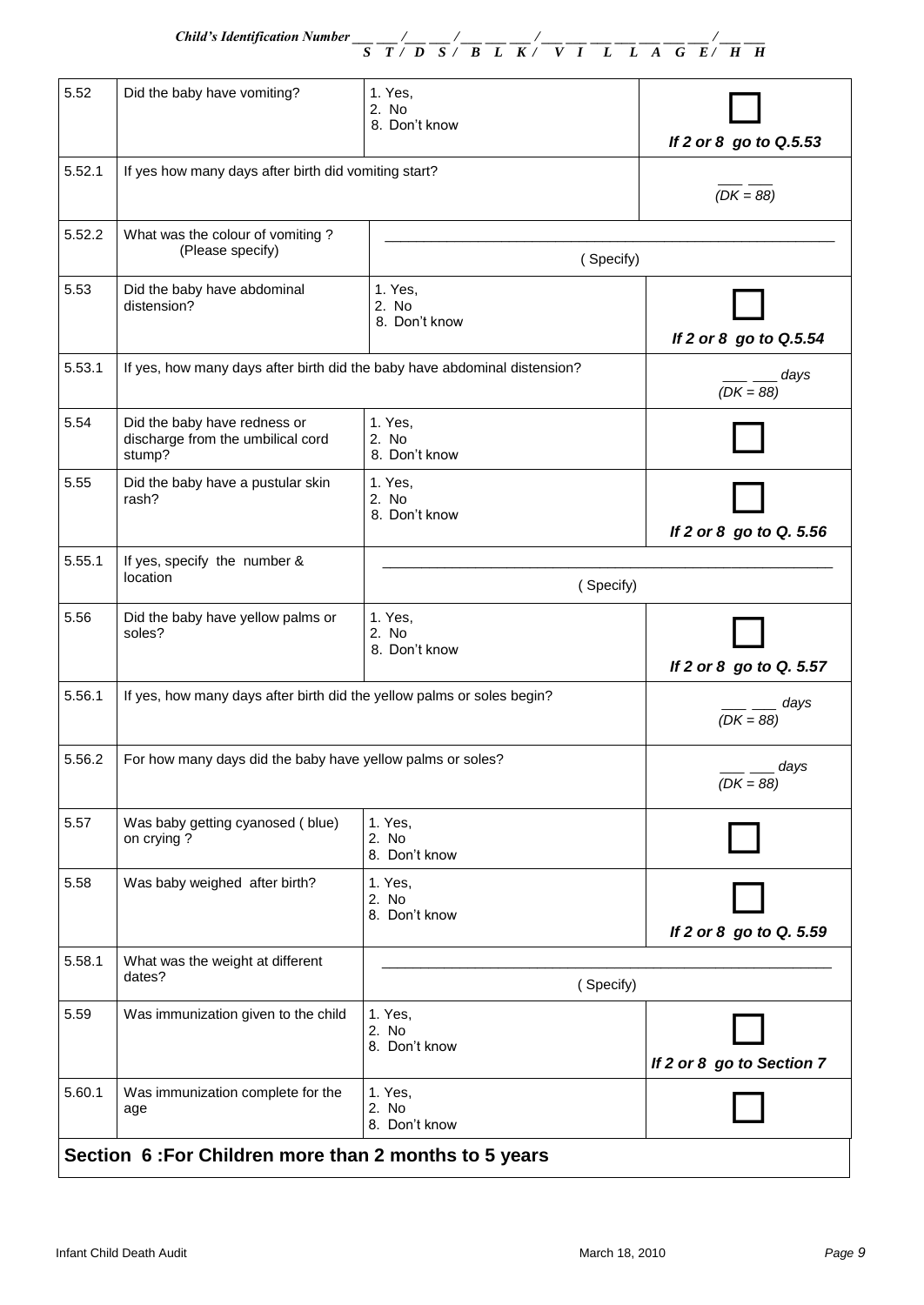|       | all possible symptoms that the deceased had.<br>Please tell me if the deceased suffered from any of the following illnesses: | Read out: I Would like to ask you some questions concerning previously known medical conditions the deceased had and<br>signs and symptoms that the deceased had/showed when she/he was ill. Some of these questions may not appear to be<br>directly related to his/her death. Please bear with me and answer all the questions. They will help us to get a clear picture of |                                                                                                                                                                             |
|-------|------------------------------------------------------------------------------------------------------------------------------|-------------------------------------------------------------------------------------------------------------------------------------------------------------------------------------------------------------------------------------------------------------------------------------------------------------------------------------------------------------------------------|-----------------------------------------------------------------------------------------------------------------------------------------------------------------------------|
|       | <b>Status of Mother:</b>                                                                                                     |                                                                                                                                                                                                                                                                                                                                                                               |                                                                                                                                                                             |
| 6.1   | How is the mother's health now?                                                                                              | 1. Healthy<br>$2.$ III<br>3. Not Alive<br>8. Don't know                                                                                                                                                                                                                                                                                                                       | If 1 or 8 go to Q. 6.2                                                                                                                                                      |
| 6.1.1 | If ill not alive write in details about the<br>mothers condition?                                                            | 1. Anemia<br>2. Other<br>(Specify)                                                                                                                                                                                                                                                                                                                                            |                                                                                                                                                                             |
| 6.2   | Did mother take any medications<br>during pregnancy? (excluding IFA<br>Tablets & TT Inj.)                                    | 1. Yes,<br>2. No<br>8. Don't know                                                                                                                                                                                                                                                                                                                                             |                                                                                                                                                                             |
| 6.2.1 | If yes, specify                                                                                                              | (Specify)                                                                                                                                                                                                                                                                                                                                                                     |                                                                                                                                                                             |
| 6.2.2 | Dose mother have habit of smoking,<br>drinking alcohol or tobacco chewing?                                                   | 1. Smoking<br>2. Alcohol<br>3. Tobacco chewing<br>4. others (specify)                                                                                                                                                                                                                                                                                                         | D <sub>K</sub><br><u>No</u><br><u>Yes</u><br>$1. \square$<br>$1. \Box$<br>$1. \Box$<br>$2. \Box$<br>$2. \Box$<br>$2. \Box$<br>$3. \square$<br>$3. \Box$<br>$3. \Box$<br>4.( |
| 6.3   | How many live births mother had before this baby                                                                             |                                                                                                                                                                                                                                                                                                                                                                               | $(DK=88)$                                                                                                                                                                   |
| 6.4   | What is birth order of the baby                                                                                              |                                                                                                                                                                                                                                                                                                                                                                               | $(DK=88)$                                                                                                                                                                   |
| 6.4.1 | If 2 or More spacing between the previous pregnancy and the pregnancy with<br>current baby                                   |                                                                                                                                                                                                                                                                                                                                                                               | months<br>$(DK=88)$                                                                                                                                                         |
| 6.5   | Did any babies die before the<br>current baby                                                                                | 1. Yes<br>2. No<br>8. Don't know                                                                                                                                                                                                                                                                                                                                              | If 2 or 8 go to Q.6.6                                                                                                                                                       |
| 6.5a  | If yes, specify the reasons for deaths                                                                                       | (Specify)                                                                                                                                                                                                                                                                                                                                                                     |                                                                                                                                                                             |
| 6.6   | Was the child small at birth?                                                                                                | 1. Yes,<br>2. No<br>8. Don't know                                                                                                                                                                                                                                                                                                                                             |                                                                                                                                                                             |
| 6.6.1 | What was the birth weight of the<br>baby?                                                                                    | 1. > 2500 gms.<br>2. < 2500 - 2000gms.<br>3. < 2000-1500gms.<br>4. < 1500gms.<br>8. Don't know                                                                                                                                                                                                                                                                                |                                                                                                                                                                             |
| 6.7   | Was the child born prematurely?<br>(less than 37 weeks)                                                                      | 1. Yes,<br>2. No<br>8. Don't know                                                                                                                                                                                                                                                                                                                                             | If 2 or 8 go to Q.6.8                                                                                                                                                       |
| 6.7.1 | How many months or weeks premature?<br>INDICATE PERIOD OF PREGNANCY                                                          | weeks<br>$(DK = 88)$                                                                                                                                                                                                                                                                                                                                                          |                                                                                                                                                                             |
| 6.8   | Was the child growing normally?                                                                                              | 1. Yes,<br>2. No<br>8. Don't know                                                                                                                                                                                                                                                                                                                                             |                                                                                                                                                                             |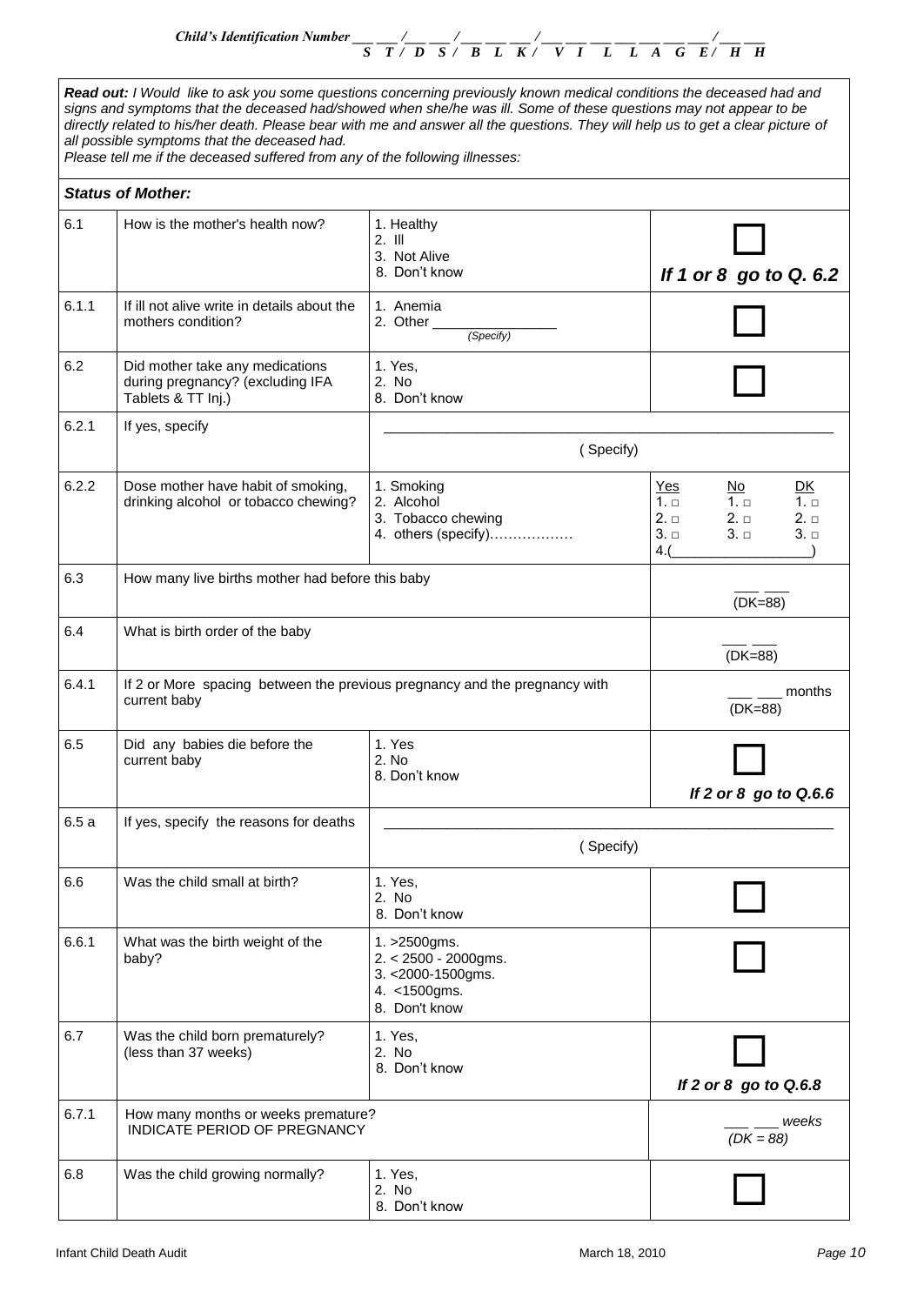| 6.9    | Was child given exclusive breast<br>feeding for 6 months?                | 1. Yes,<br>2. No<br>8. Don't know                                                                                           |                        |
|--------|--------------------------------------------------------------------------|-----------------------------------------------------------------------------------------------------------------------------|------------------------|
| 6.9.1  | If 2 or 8 what was given                                                 | (Specify)                                                                                                                   |                        |
| 6.10   | Has complementary feeds started                                          | 1. Yes,<br>2. No<br>8. Don't know                                                                                           |                        |
| 6.10.1 | If yes when was it started                                               | (Specify)                                                                                                                   |                        |
| 6.11   | What was used in complementary<br>feeds                                  | 1. Plain dal water/ Rice water<br>2. Khichadi + oil<br>3. Only Tea/ milk biscuits<br>4. Others(specify)<br>Don't know<br>8. |                        |
| 6.12   | Did s/he had habit of eating mud<br>(for >1year age only)                | 1. Yes,<br>2. No<br>8. Don't know                                                                                           |                        |
| 6.13   | Did she/he suffer from any worm<br>infestation?<br>(for >1year age only) | 1. Yes,<br>2. No<br>8. Don't know                                                                                           |                        |
| 6.13.1 | Was Deworming done?<br>(for >1year age only)                             | 1. Yes,<br>2. No<br>8. Don't know                                                                                           | If 2 or 8 go to Q.6.14 |
| 6.13.2 | If, Yes when was the last deworming<br>done. (for >1year age only)       | 1. 6 months<br>2. 6 months before<br>3. 6 to 12 months<br>5. more than 12 months<br>8. Don't know                           |                        |
| 6.14   | Family history for Tuberculosis?                                         | 1. Yes,<br>2. No<br>8. Don't know                                                                                           |                        |
|        | History of previously known Medical conditions in child :                |                                                                                                                             |                        |
| 6.15   | Heart disease?<br>(Read out)                                             | 1. Yes,<br>2. No<br>8. Don't know                                                                                           |                        |
| 6.16   | Diabetes?<br>(Read out)                                                  | 1. Yes,<br>2. No<br>8. Don't know                                                                                           |                        |
| 6.17   | Asthma?<br>(Read out)                                                    | 1. Yes,<br>2. No<br>8. Don't know                                                                                           |                        |
| 6.18   | Convulsions?<br>(Read out)                                               | 1. Yes,<br>2. No<br>8. Don't know                                                                                           |                        |
| 6.19   | Malnutrition?<br>(Read out)                                              | 1. Yes,<br>2. No<br>8. Don't know                                                                                           |                        |
| 6.20   | Tuberculosis?<br>(Read out)                                              | 1. Yes,<br>2. No<br>8. Don't know                                                                                           |                        |
| 6.21   | <b>HIV AIDS?</b><br>(Read out)                                           | 1. Yes,<br>2. No<br>8. Don't know                                                                                           |                        |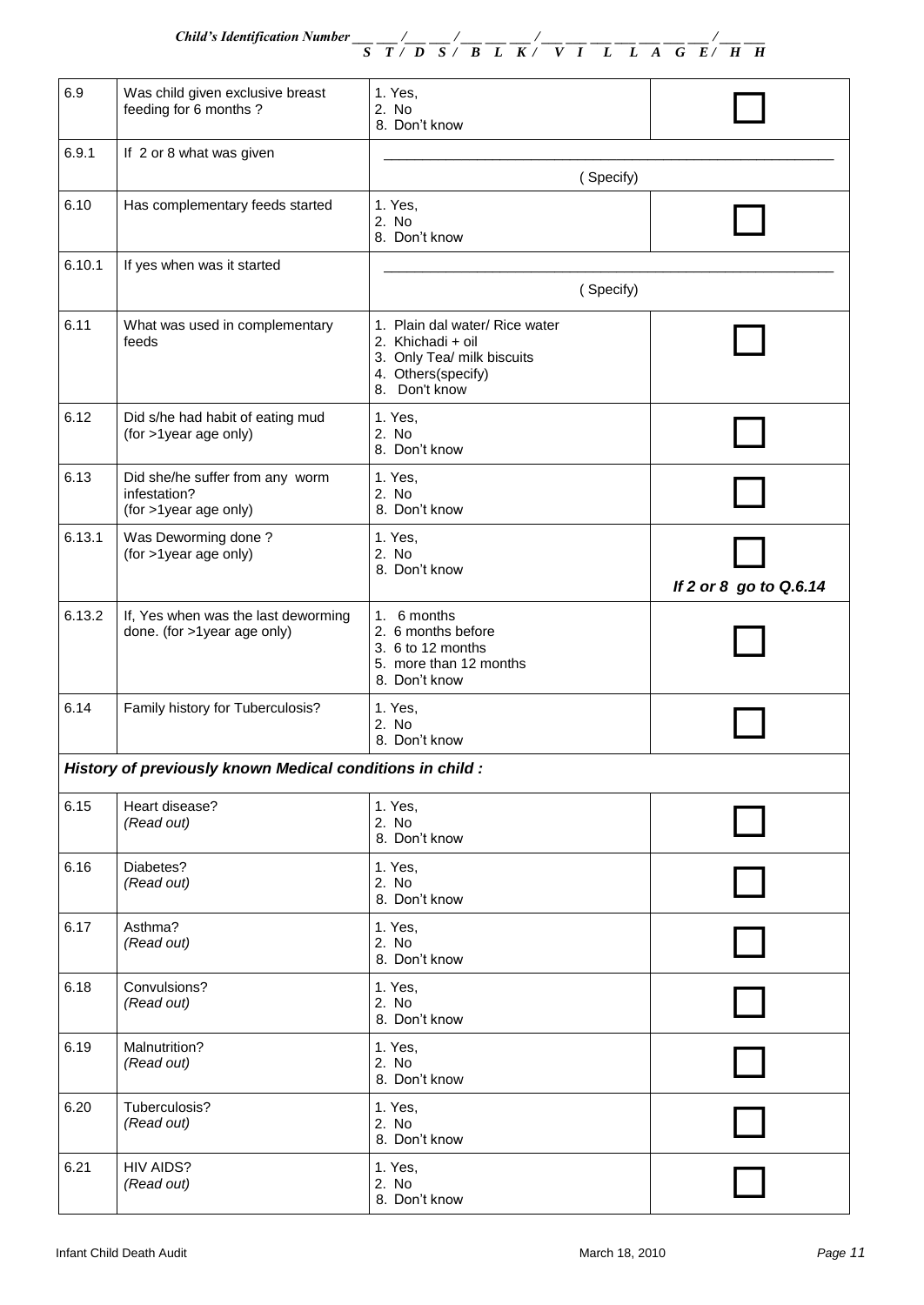|        |                                                                                                   | Child's Identification Number $\frac{1}{S}$ $\frac{1}{T}$ $\frac{1}{D}$ $\frac{1}{S}$ $\frac{1}{S}$ $\frac{1}{B}$ $\frac{1}{L}$ $\frac{1}{K}$ $\frac{1}{T}$ $\frac{1}{T}$ $\frac{1}{L}$ $\frac{1}{A}$ $\frac{1}{G}$ $\frac{1}{E}$ $\frac{1}{H}$ $\frac{1}{H}$ |                                |
|--------|---------------------------------------------------------------------------------------------------|---------------------------------------------------------------------------------------------------------------------------------------------------------------------------------------------------------------------------------------------------------------|--------------------------------|
| 6.22   | Congenital malformations?<br>(Read out)                                                           | 1. Swelling/Defect on the back<br>2. Very Large Head<br>3. Very Small Head<br>4. Defect of Lip and/ palate<br>5. Other Malformation (Specify)<br>6. No congenital malformations<br>8. Don't know                                                              |                                |
| 6.23   | Did she/he suffer from any other<br>medically diagnosed illness?                                  | 1. Yes,<br>2. No<br>8. Don't know                                                                                                                                                                                                                             | f 2 or 8 go to Q.6.24          |
| 6.23.1 | Can you specify the illness?                                                                      | Illness <b>Executive Contract Contract Contract Contract Contract Contract Contract Contract Contract Contract Contract Contract Contract Contract Contract Contract Contract Contract Contract Contract Contract Contract Contr</b>                          |                                |
|        | Symptoms Noted During the Final Illness for 2months - 5 yrs. Children :                           |                                                                                                                                                                                                                                                               |                                |
| 6.24   | For how long was the child ill before s/he died?<br>(convert response to days: 1month = 30 days.) |                                                                                                                                                                                                                                                               | days<br>$\overline{(DK = 88)}$ |
| 6.25   | Did s/he have a fever?                                                                            | 1. Yes.<br>2. No<br>8. Don't know                                                                                                                                                                                                                             | If 2 or 8 go to Q.6.26         |
| 6.25.1 | If yes for how long did s/he have a fever?                                                        |                                                                                                                                                                                                                                                               | $(DK = 88)$                    |
| 6.25.2 | Was the fever continuous or on and<br>off?                                                        | 1. Continuous<br>2. On and off<br>8. Don't know                                                                                                                                                                                                               |                                |
| 6.25.3 | Did s/he have chills/ rigor?                                                                      | 1. Yes,<br>2. No<br>8. Don't know                                                                                                                                                                                                                             |                                |
| 6.26   | Did s/he have a cough?                                                                            | 1. Yes,<br>2. No<br>8. Don't know                                                                                                                                                                                                                             | If 2 or 8 go to Q.6.27         |
| 6.26.1 | If yes for how long did s/he have a cough?                                                        |                                                                                                                                                                                                                                                               | days<br>$(DK = 88)$            |
| 6.26.2 | Was the cough severe?                                                                             | 1. Yes,<br>2. No<br>8. Don't know                                                                                                                                                                                                                             |                                |
| 6.26.3 | Did the child vomit after s/he<br>coughed?                                                        | 1. Yes,<br>2. No<br>8. Don't know                                                                                                                                                                                                                             |                                |
| 6.27   | Did s/he have fast breathing?                                                                     | 1. Yes,<br>2. No<br>8. Don't know                                                                                                                                                                                                                             |                                |
| 6.28   | Did s/he have difficulty in breathing?                                                            | 1. Yes,<br>2. No<br>8. Don't know                                                                                                                                                                                                                             |                                |
| 6.29   | Did s/he have chest indrawing?                                                                    | 1. Yes,<br>2. No<br>8. Don't know                                                                                                                                                                                                                             |                                |
| 6.30   | Did s/he have noisy breathing<br>(grunting or wheezing)?<br>(Demonstrate)                         | 1. Yes,<br>2. No<br>8. Don't know                                                                                                                                                                                                                             |                                |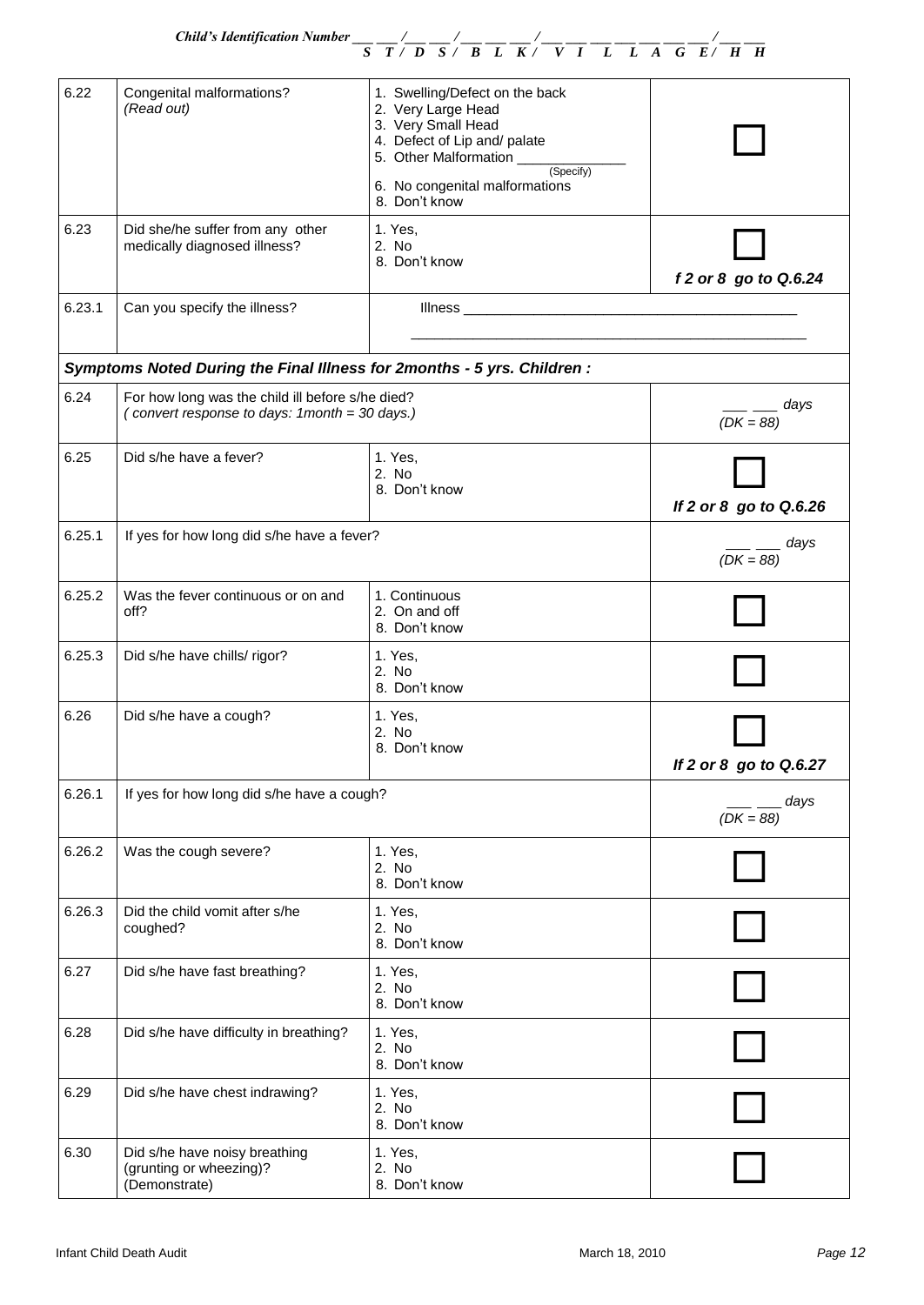| 6.31   | Did s/he have flaring of the nostrils?                                                   | 1. Yes,<br>2. No<br>8. Don't know                                                |                                                                                                                                                                |
|--------|------------------------------------------------------------------------------------------|----------------------------------------------------------------------------------|----------------------------------------------------------------------------------------------------------------------------------------------------------------|
| 6.32   | Did s/he have diarrhea?                                                                  | 1. Yes,<br>2. No<br>8. Don't know                                                | If 2 or 8 go to Q.6.33                                                                                                                                         |
| 6.32.1 | If yes, for how long did s/he have diarrhea? (> 14 days)                                 |                                                                                  | $(DK = 88)$                                                                                                                                                    |
| 6.32.2 |                                                                                          | When the diarrhea was most severe, how many times did s/he pass stool in a day?  | $(DK = 88)$                                                                                                                                                    |
| 6.32.3 | Did child pass less urine than before<br>during illness?                                 | 1. Yes,<br>2. No<br>8. Don't know                                                |                                                                                                                                                                |
| 6.32.4 | Did s/he have sunken eyes?                                                               | 1. Yes,<br>2. No<br>8. Don't know                                                |                                                                                                                                                                |
| 6.32.5 | Was the child lethargic/ drowsy?                                                         | 1. Yes,<br>2. No<br>8. Don't know                                                |                                                                                                                                                                |
| 6.33   | At any time during the final illness<br>was there blood in the stool?                    | 1. Yes,<br>2. No<br>8. Don't know                                                |                                                                                                                                                                |
| 6.34   | During the illness that led to death,<br>did s/he have any skin rash?                    | 1. Yes,<br>2. No<br>8. Don't know                                                | If 2 or 8 go to Q.6.35                                                                                                                                         |
| 6.34.1 | If yes, for how long did s/he have the skin rash?                                        |                                                                                  | $(DK = 88)$                                                                                                                                                    |
| 6.34.2 | Was the rash located on:                                                                 | 9. Arms and Legs                                                                 | Yes<br>D <sub>K</sub><br><u>No</u><br>$1. \square$<br>$1. \square$<br>$1. \Box$<br>$2. \Box$<br>$2. \Box$<br>$2. \Box$<br>$3. \square$<br>$3. \square$<br>3. □ |
| 6.34.3 | What did the rash look like?                                                             | 1. Measles Rash<br>2. Rash with Clear Fluid<br>7. Rash with pus<br>8. Don't know |                                                                                                                                                                |
| 6.34.4 | Did she have red eyes?                                                                   | 1. Yes,<br>2. No<br>8. Don't know                                                |                                                                                                                                                                |
| 6.35   | Did s/he had loss of appetite?                                                           | 1. Yes,<br>2. No<br>8. Don't know                                                |                                                                                                                                                                |
| 6.36   | Did s/he have weight loss?                                                               | 1. Yes,<br>2. No<br>8. Don't know                                                |                                                                                                                                                                |
| 6.37   | Did s/he look pale (thinning/lack of<br>blood) or have pale palms, eyes or<br>nail beds? | 1. Yes,<br>2. No<br>8. Don't know                                                |                                                                                                                                                                |
| 6.38   | Did s/he look very thin and wasted?                                                      | 1. Yes,<br>2. No<br>8. Don't know                                                |                                                                                                                                                                |
| 6.38.1 | Was weight of the child taken 3<br>months prior to illness?                              | 1. Yes,<br>2. No<br>8. Don't know                                                | If 2 or 8 go to Q.6.39                                                                                                                                         |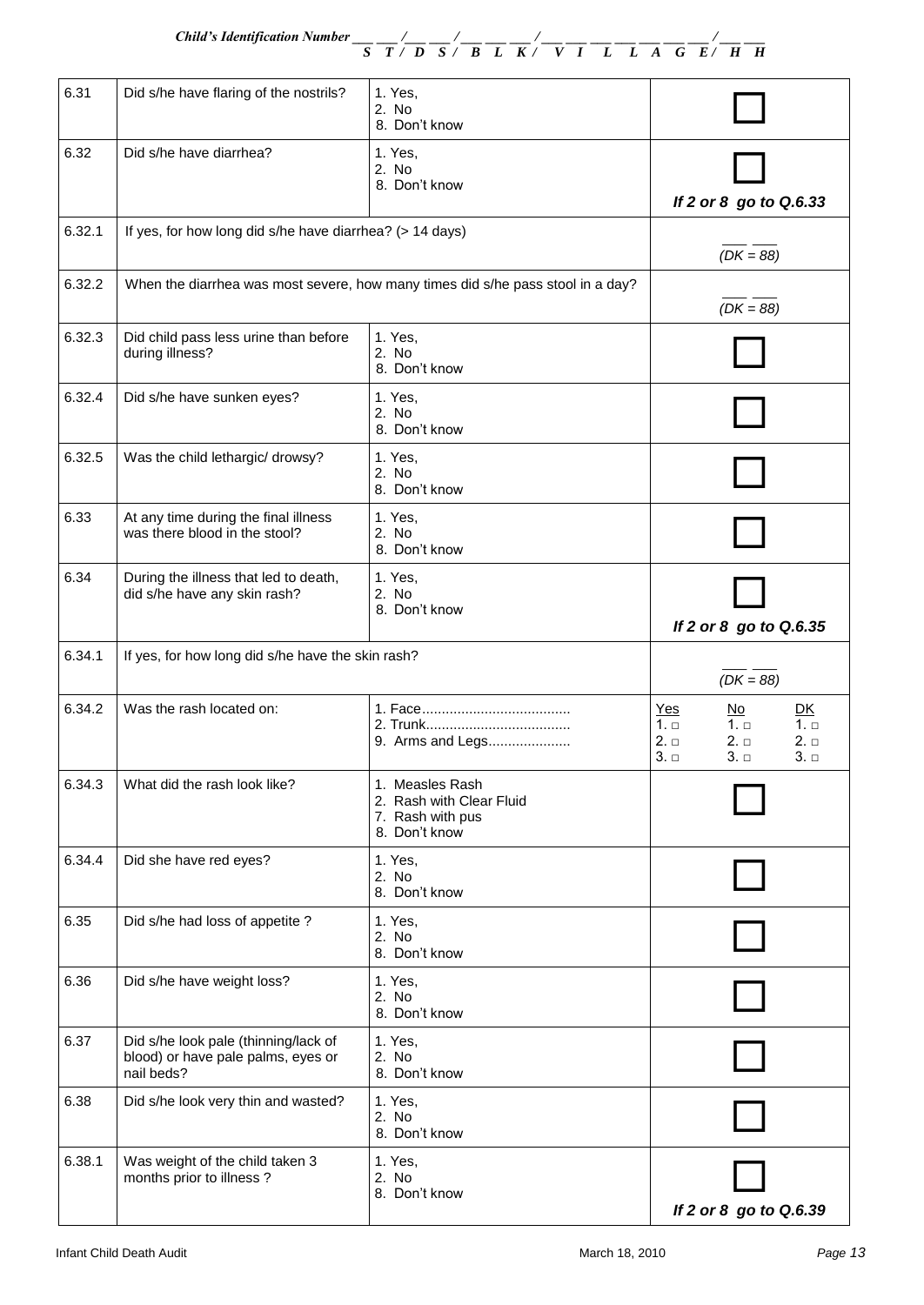|  | <b>Child's Identification Number</b> |  |
|--|--------------------------------------|--|
|--|--------------------------------------|--|

| 6.38.2<br>If yes, specify the dates and the |                                                                                                            |                                   |                        |  |  |
|---------------------------------------------|------------------------------------------------------------------------------------------------------------|-----------------------------------|------------------------|--|--|
|                                             | weight taken?                                                                                              | (Specify)                         |                        |  |  |
| 6.39                                        | Did her/his hair color change to<br>reddish or yellowish?                                                  | 1. Yes,<br>2. No<br>8. Don't know |                        |  |  |
| 6.40                                        | Did s/he vomit?                                                                                            | 1. Yes,<br>2. No<br>8. Don't know | If 2 or 8 go to Q.6.41 |  |  |
| 6.40.1                                      | If yes, for how long did s/he vomit?                                                                       |                                   | $(DK = 88)$            |  |  |
| 6.40.2                                      | When the vomiting was most severe, how many times did s/he vomit in a day?                                 |                                   | $(DK = 88)$            |  |  |
| 6.40.3                                      | What was the colour of Vomiting?<br>please specify                                                         |                                   |                        |  |  |
|                                             |                                                                                                            | (Specify)                         |                        |  |  |
| 6.41                                        | Did s/he have abdominal pain?                                                                              | 1. Yes,<br>2. No<br>8. Don't know |                        |  |  |
| 6.42                                        | Did s/he have abdominal distension?                                                                        | 1. Yes.<br>2. No<br>8. Don't know | If 2 or 8 go to Q.6.43 |  |  |
| 6.42.1                                      | If yes, for how long did s/he have abdominal distension?                                                   | days<br>$(DK = 88)$               |                        |  |  |
| 6.42.2                                      | Did the distension develop rapidly<br>within days or gradually<br>over months?                             | 1. Yes,<br>2. No<br>8. Don't know |                        |  |  |
| 6.43                                        | Was there a period of a day or longer<br>during which<br>s/he did not pass any stool?                      | 1. Yes,<br>2. No<br>8. Don't know |                        |  |  |
| 6.44                                        | Did s/he have any mass in the<br>abdomen?                                                                  | 1. Yes,<br>2. No<br>8. Don't know | If 2 or 8 go to Q.6.45 |  |  |
| 6.44.1                                      | If yes, for how long did s/he have the mass in the abdomen?                                                |                                   | days<br>$(DK = 88)$    |  |  |
| 6.45                                        | Did s/he have yellow discoloration of<br>the eyes?                                                         | 1. Yes,<br>2. No<br>8. Don't know | If 2 or 8 go to Q.6.46 |  |  |
| 6.45.1                                      | If yes, for how long did s/he have the yellow discoloration of the eyes?                                   |                                   | days<br>$(DK = 88)$    |  |  |
| 6.46                                        | Did s/he have bleeding from any<br>site? eg. Vomiting of blood or passing<br>dark coloured stools (Malena) | 1. Yes,<br>2. No<br>8. Don't know | If 2or 8 go to Q.6.47  |  |  |
| 6.46.1                                      | If yes specify.                                                                                            | (Specify)                         |                        |  |  |
|                                             |                                                                                                            |                                   |                        |  |  |
| 6.47                                        | Did s/he have mouth sores or white<br>patches in the mouth or on the<br>tongue?                            | 1. Yes,<br>2. No<br>8. Don't know | If 2 or 8 go to Q.6.48 |  |  |

H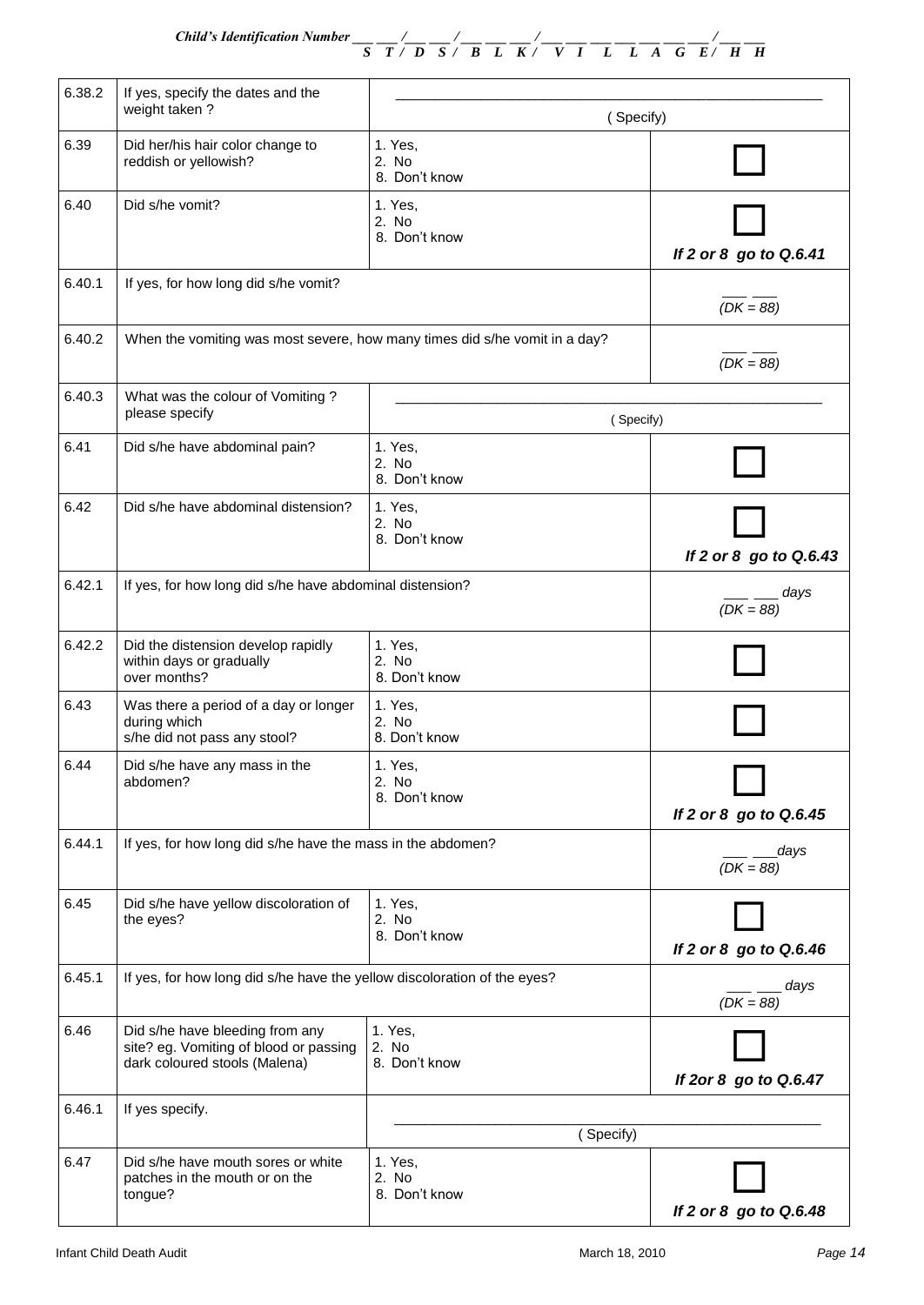| 6.47.1 | If yes, for how long did s/he have mouth sores or white patches<br>in the mouth or on the tongue?                 | days<br>$(DK = 88)$                                                         |                                                                                                                                                                                        |  |  |
|--------|-------------------------------------------------------------------------------------------------------------------|-----------------------------------------------------------------------------|----------------------------------------------------------------------------------------------------------------------------------------------------------------------------------------|--|--|
| 6.48   | Did the child have lumps on?                                                                                      | 4. Other Place<br>(specify other)                                           | Yes<br>No.<br>DK<br>$1. \Box$<br>$1. \Box$<br>$1. \Box$<br>$2. \square$<br>$2. \Box$<br>2. □<br>$3. \Box$<br>$3. \square$<br>$3. \square$<br>$4. \Box$<br>$4. \Box$<br>$4. \Box$       |  |  |
| 6.49   | Did child have swelling on?                                                                                       | 4. Whole Body<br>5. Other Place                                             | Yes<br>D <sub>K</sub><br>No<br>$1. \Box$<br>$1. \Box$<br>1. ⊓<br>$2. \square$<br>$2. \Box$<br>$2. \Box$<br>$3. \square$<br>$3. \Box$<br>$3. \Box$<br>$4. \Box$<br>4. □<br>4. □<br>5. ( |  |  |
| 6.50   | Did s/he have headache?                                                                                           | 1. Yes,<br>2. No<br>8. Don't know                                           |                                                                                                                                                                                        |  |  |
| 6.51   | Did she have stiff or painful neck?                                                                               | 1. Yes.<br>2. No<br>8. Don't know                                           |                                                                                                                                                                                        |  |  |
| 6.52   | Did s/he become drowsy or<br>unconscious?                                                                         | 1. Yes,<br>2. No<br>8. Don't know                                           |                                                                                                                                                                                        |  |  |
| 6.52.1 | If yes, for how long was s/he drowsy or unconscious?                                                              | days<br>$(DK = 88)$                                                         |                                                                                                                                                                                        |  |  |
| 6.52.2 | Did the unconsciousness start<br>suddenly, quickly within a single day<br>or slowly over many days?               | 1. Suddenly<br>2. Fast (In a day)<br>3. Slowly (Many days)<br>8. Don't know |                                                                                                                                                                                        |  |  |
| 6.53   | Did s/he have convulsions?                                                                                        | 1. Yes,<br>2. No<br>8. Don't know                                           | If 2 or 8 go to Q.6.54                                                                                                                                                                 |  |  |
| 6.53.1 | If yes, for how long was s/he had convulsions?                                                                    |                                                                             |                                                                                                                                                                                        |  |  |
| 6.54   | Was baby getting cyanosed (blue) on<br>crying?                                                                    | 1. Yes,<br>2. No<br>8. Don't know                                           |                                                                                                                                                                                        |  |  |
| 6.55   | Did s/he have paralysis of the lower<br>limbs?                                                                    | 1. Yes,<br>2. No<br>8. Don't know                                           | If 2 or 8 go to Q6.56                                                                                                                                                                  |  |  |
| 6.55.1 | If yes, for how long did s/he have paralysis of the lower limbs?                                                  | days<br>$(DK = 88)$                                                         |                                                                                                                                                                                        |  |  |
| 6.55.2 | Did the paralysis of the lower limbs<br>start suddenly, quickly within a single<br>day, or slowly over many days? | 1. Suddenly<br>2. Fast (In a day)<br>3. Slowly (Many days)<br>8. Don't know |                                                                                                                                                                                        |  |  |
| 6.56   | Did child have ear dischage                                                                                       | 1. Yes,<br>2. No<br>8. Don't know                                           |                                                                                                                                                                                        |  |  |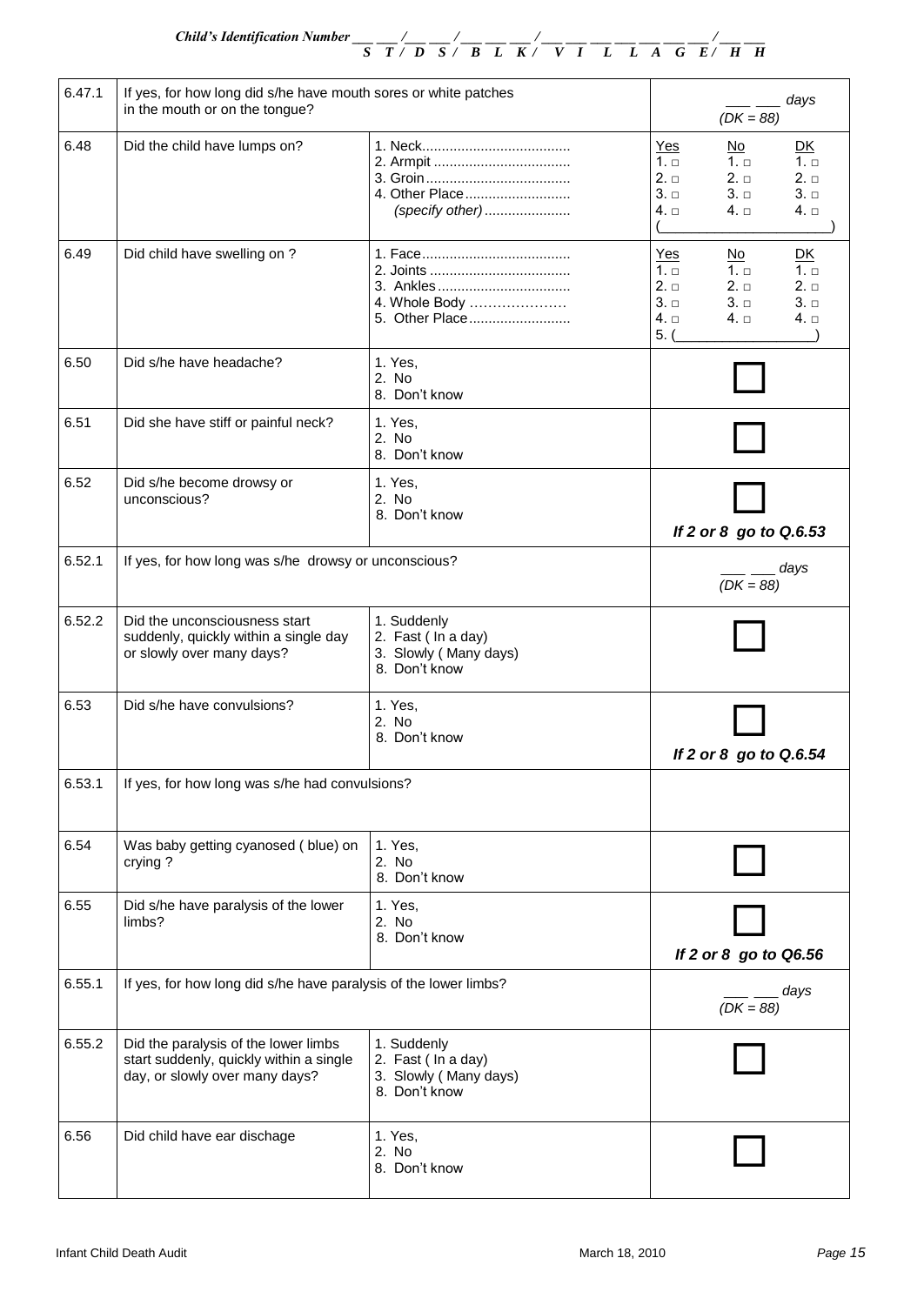| 6.57   | Did child have local skin infection                                                       | 1. Yes,<br>2. No                                                                                                                                 | 8. Don't know                                                                                                                                       | If 2 or 8 go to Q6.58                            |
|--------|-------------------------------------------------------------------------------------------|--------------------------------------------------------------------------------------------------------------------------------------------------|-----------------------------------------------------------------------------------------------------------------------------------------------------|--------------------------------------------------|
| 6.57.1 | If yes, specify the number & location                                                     |                                                                                                                                                  |                                                                                                                                                     |                                                  |
|        |                                                                                           |                                                                                                                                                  |                                                                                                                                                     |                                                  |
|        |                                                                                           |                                                                                                                                                  | (Specify)                                                                                                                                           |                                                  |
| 6.58   | Was immunization given to the child                                                       | 1. Yes,<br>2. No                                                                                                                                 | 8. Don't know                                                                                                                                       | If 2 or 8 go to<br>section 7                     |
| 6.58.1 | Was immunization complete for the<br>age?                                                 | 1. Yes,<br>2. No<br>8. Don't know                                                                                                                |                                                                                                                                                     |                                                  |
|        | Section 7 : History of Injuries / Accidents                                               |                                                                                                                                                  |                                                                                                                                                     |                                                  |
| 7.1    | Did she/he suffer from any injury,<br>poisoning or accident that led to<br>her/his death? | 1. Yes,<br>2. No                                                                                                                                 | 8. Don't know                                                                                                                                       | If 2 or 8 go to Q.7.2                            |
| 7.1.1  | What kind of injury or accident did the<br>deceased suffer?                               | 1. Road Traffic Accident<br>2. Fall<br>3. Drowning<br>4. Poisoning<br>5. Burns<br>6. Violence/ Assault<br>7. Other<br>(Specify)<br>8. Don't know |                                                                                                                                                     |                                                  |
| 7.1.2  | Was the injury or accident<br>intentionally inflicted by someone<br>else?                 | 1. Yes,<br>2. No<br>8. Don't know                                                                                                                |                                                                                                                                                     |                                                  |
| 7.1.3  | How long after the injury did s/he die?                                                   |                                                                                                                                                  |                                                                                                                                                     | $(DK = 88)$                                      |
| 7.2    | Did she /he suffer from any animal/<br>insect bite that led to her death?                 | 1. Yes,<br>2. No<br>8. Don't know                                                                                                                |                                                                                                                                                     | If 2 or 8 go to section 8                        |
| 7.2.1  | What type of animal/ insect?                                                              | 1. Dog<br>2. Snake<br>3. Insect<br>4. Other<br>(Specify)<br>8. Don't know                                                                        |                                                                                                                                                     |                                                  |
|        | Section 8: Care seeking for child's illness that led to the death.                        |                                                                                                                                                  |                                                                                                                                                     |                                                  |
| 8.1    | What did child's family did for the illness?<br>Multiple answers allowed                  |                                                                                                                                                  | 1. Gave home care<br>2. Sought care from an informal<br>provider (includes at his/her<br>own home)<br>3. Sought formal health care<br>8. Don't know | $1. \Box$<br>$2. \Box$<br>$3. \Box$<br>$8. \Box$ |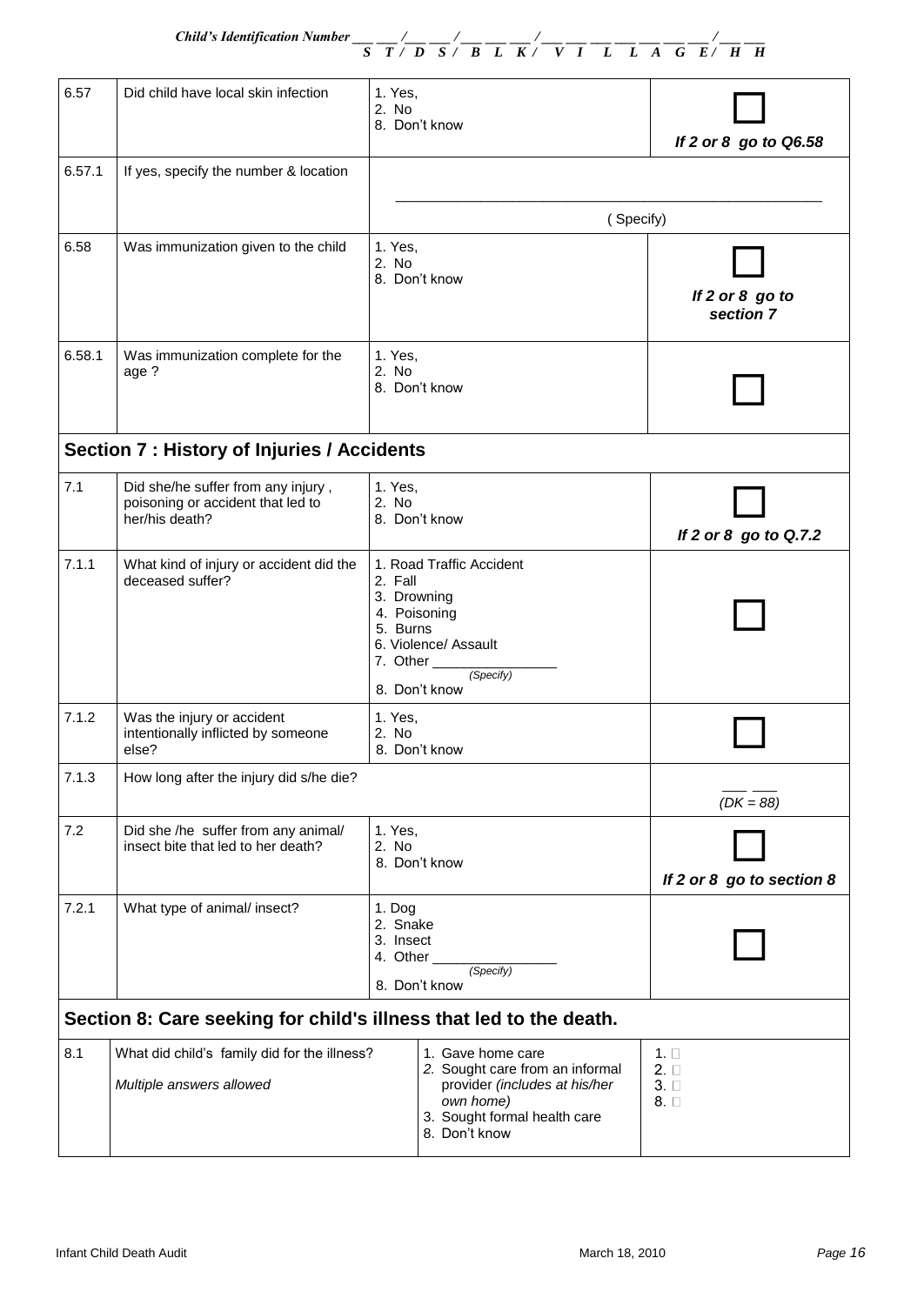*Child's Identification Number \_\_\_ \_\_\_ /\_\_\_ \_\_\_ / \_\_\_ \_\_\_ \_\_\_ / \_\_\_ \_\_\_ \_\_\_ \_\_\_ \_\_\_ \_\_\_ \_\_\_ / \_\_\_ \_\_\_*

 *S T / D S / B L K / V I L L A G E / H H* 8.2 *If Action 8.1 was not seeking formal health*  1. Did not think child was sick  $1<sub>1</sub>$ enough to need health care .......................... *care, then ask:* 2. No one was available to Did the family have any problems that kept No one was available to  $\begin{bmatrix} 3. \ \Box \end{bmatrix}$ them from seeking formal health care at that 4. 3. Mother/ father had to attend to time? household duties .......................................... 4. Transportation not available ........................... *If Action 8.1 was seeking formal health care,*  5. Could not pay for transportation ..................... *then ask:*  6. Could not pay for the care Did the family have to overcome any problems provider/facility ............................................. 7. Other cost ...................................................... in order to seek formal health care at that time? 8. Not satisfied with available health Not satisfied with available health  $|11\rangle$  11.  $\square$ *Prompt:* Was there anything else? 9. Child problem(s) require traditional care.............................................. *[Multiple answers allowed. Check all that apply.*   $\left(\begin{array}{ccc} \begin{array}{ccc} \begin{array}{ccc} \end{array} & \end{array} & \begin{array}{ccc} \end{array} & \end{array} & \begin{array}{ccc} \end{array} & \end{array} & \begin{array}{ccc} \end{array} & \end{array}$ 10. Thought child was too sick to *Check only "14" if she had no careseeking*  travel ............................................................ *problem.]* 11. Thought child would die no matter what ............................................................. 12. It was late at night .......................................... 13. Other*(specify)…………………… ……..............................................................* 14. No careseeking problem ............... 88. Don't know ..................................................... 8.3 Who decided that this was the action to be 1. Mother taken? 2. Father  $\Box$ 3. Grand Mother *[Only one response allowed. Record the main*  4. Grand Father *decision maker.]* 5. Other (Specify) 8. Don't know 8.4 | How long after the illness began did parents/ caretaker decide to do this? **\_\_ \_\_** Days  *(DK = 88) [Mark days, hours and/or minutes as needed. Example: 02 days, 13 hours and 30 minutes;*  **\_\_ \_\_** Hours *Example: 00 days, 05 hours and 00 minutes] (DK = 88)* **\_\_ \_\_** Minutes *(DK = 88)* 8.5 Which symptom(s) did child have at 1. Low birth weight (<2500 gms) very low birth  $1. \Box$ weight (< 1500 gms) ......................................  $2. \Box$ this time? 2. Premature baby < 37 weeks ...........................  $3. \Box$ 3. Feeding problems not sucking well ................ 4.  $\square$ 4. Convulsions ...................................................  $5. \Box$ 5. Drowsy lethargic ............................................ *[Multiple answers allowed. Check all*   $6. \Box$ 6. Abdominal distention/ pain ............................. *that apply.]* 7. Weight loss ....................................................  $7. \Box$ 8. Loose motions without blood.........................  $8. \Box$ 9. Loose motions with blood...............................  $9. \Box$ 10. cough / fever.................................................. 10.  $\square$ 11. Breathing difficulty.......................................... 11.  $\Box$ 12. Other*(specify)…………………………. ............* 12.  $\Box$  ( 88. Don't know 88. *If action was to seek formal care*  8.6  $\vert$  How many <u>formal</u> facilities was child taken to (or intended to go) before child died? *[Include any facility child did not reach because child died before leaving or on route.]* 8.6.1 *Mark the facility where child took treatment and where child died.* Was Referred Died Here to **Treated Here** 8.6.2 Name and address of the first facility 1. PHC  $\Box$   $\Box$   $\Box$   $\Box$ child went to: **FACILITY 1** 2. Rural Hospital 3. SDH/ DH 4. Private Hospital 5. Other (Specify)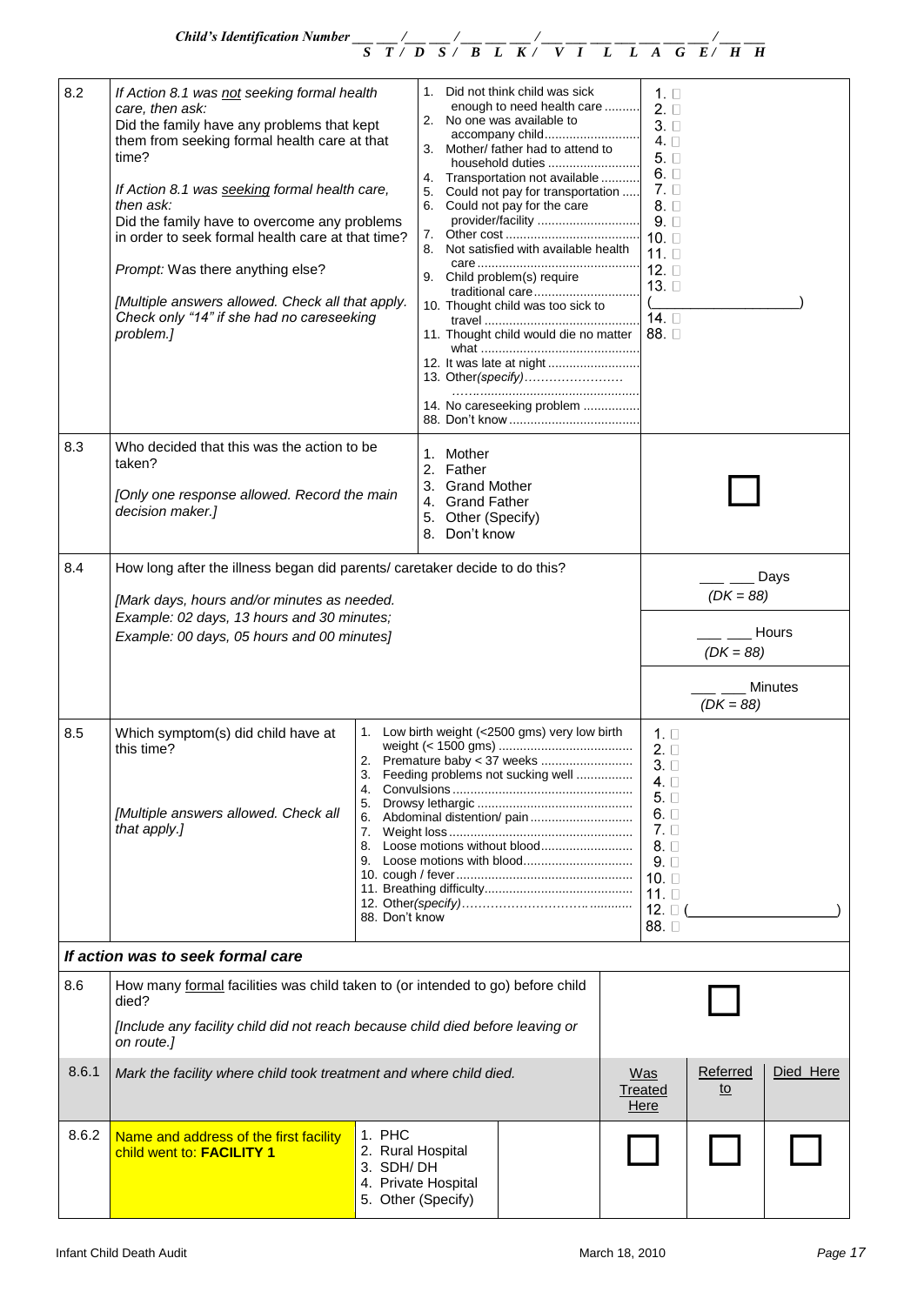|                                                                                                                                                                                                                                       | Child's Identification Number $\frac{1}{S}$ $\frac{1}{T}$ $\frac{1}{D}$ $\frac{1}{S}$ $\frac{1}{S}$ $\frac{1}{B}$ $\frac{1}{L}$ $\frac{1}{K}$ $\frac{1}{V}$ $\frac{1}{I}$ $\frac{1}{L}$ $\frac{1}{A}$ $\frac{1}{G}$ $\frac{1}{E}$ $\frac{1}{H}$ $\frac{1}{H}$ |                                                                                                        |                                                                                       |                                                                                                   |                                            |                                                                                                        |                                                                                         |                                       |                   |
|---------------------------------------------------------------------------------------------------------------------------------------------------------------------------------------------------------------------------------------|---------------------------------------------------------------------------------------------------------------------------------------------------------------------------------------------------------------------------------------------------------------|--------------------------------------------------------------------------------------------------------|---------------------------------------------------------------------------------------|---------------------------------------------------------------------------------------------------|--------------------------------------------|--------------------------------------------------------------------------------------------------------|-----------------------------------------------------------------------------------------|---------------------------------------|-------------------|
| 8.6.3                                                                                                                                                                                                                                 | Name and address of the second<br>facility child went to: FACILITY 2                                                                                                                                                                                          |                                                                                                        | 1. PHC<br>2. Rural Hospital<br>3. SDH/DH<br>4. Private Hospital<br>5. Other (Specify) |                                                                                                   |                                            |                                                                                                        |                                                                                         |                                       |                   |
| 8.6.4                                                                                                                                                                                                                                 | Name and address of the third facility<br>child went to: FACILITY 3                                                                                                                                                                                           |                                                                                                        | 1. PHC<br>2. Rural Hospital<br>3. SDH/DH<br>4. Private Hospital<br>5. Other (Specify) |                                                                                                   |                                            |                                                                                                        |                                                                                         |                                       |                   |
|                                                                                                                                                                                                                                       | - MATRIX QUESTIONS -                                                                                                                                                                                                                                          |                                                                                                        |                                                                                       | <b>FACILITY 1</b>                                                                                 |                                            |                                                                                                        | <b>FACILITY 2</b>                                                                       |                                       | <b>FACILITY 3</b> |
|                                                                                                                                                                                                                                       | After (deciding to seek care/ child was referred), how<br>long did it take to make the arrangements to go from<br>[Discuss that this includes the time needed to arrange<br>for transportation and the money to pay for this and the                          |                                                                                                        |                                                                                       | 8.7 home to fac1?<br>$(DK = 88)$                                                                  | Days                                       | 2?                                                                                                     | 8.20 facility1 to<br>Days<br>$(DK = 88)$                                                | 8.33  facility 2 to 3?<br>$(DK = 88)$ | Days              |
|                                                                                                                                                                                                                                       | childs health care.]<br>[Mark days, hours and/or minutes as needed.<br>Example: 01 day, 05 hours and 30 minutes;                                                                                                                                              |                                                                                                        |                                                                                       | $(DK = 88)$                                                                                       | <b>Hours</b>                               |                                                                                                        | <b>Hours</b><br>$(DK = 88)$                                                             | $(DK = 88)$                           | <b>Hours</b>      |
|                                                                                                                                                                                                                                       | Example: 00 days, 02 hours and 10 minutes]                                                                                                                                                                                                                    |                                                                                                        |                                                                                       | <b>Minutes</b><br>$(DK = 88)$                                                                     |                                            | <b>Minutes</b><br>$(DK = 88)$                                                                          |                                                                                         | <b>Minutes</b><br>$(DK = 88)$         |                   |
| How did the family arrange this<br>money?<br>1. Had available<br>2. Borrowed<br>Multiple answers allowed. Check<br>3. Sold assets<br>all that apply.<br>4. Community fund<br>5. Govt. scheme<br>6. Other<br>8. Don't know             |                                                                                                                                                                                                                                                               | 8.8<br>$1. \square$<br>$2. \Box$<br>$3. \square$<br>4. □<br>$5. \square$<br>6. □<br>8. □               |                                                                                       | 8.21<br>$1. \Box$<br>$2. \Box$<br>$3. \square$<br>4.<br>$5. \square$<br>$6. \Box$<br>$8. \square$ |                                            | 8.34<br>$1. \Box$<br>$2. \Box$<br>$3. \square$<br>4. □<br>5. n<br>$6. \square$<br>8. □                 |                                                                                         |                                       |                   |
|                                                                                                                                                                                                                                       | How far is it from                                                                                                                                                                                                                                            |                                                                                                        |                                                                                       | $(<1 = 000; DK = 888)$                                                                            | <b>km</b>                                  |                                                                                                        | 8.9  home to fac 1? 8.22  fac. 1 to 2?<br>km<br>$(1=000; DK = 888) (1 = 000; DK = 888)$ | 8.35  facility 2 to 3?                | km                |
| What transportation method was<br>used to take child there?<br>1. Walk<br>2. Rickshaw/cart<br>Multiple answers allowed. Check<br>Bus<br>3.<br>4. Taxi/auto/trecker<br>all that apply.<br>5. Ambulance<br>Other<br>6.<br>8. Don't know |                                                                                                                                                                                                                                                               | 8.10<br>1. $\Box$ If only walk, go<br>$2. \Box$<br>$3. \Box$<br>4. ⊟<br>$5. \Box$<br>$6. \Box$<br>8. ⊟ | to<br>Q8.12                                                                           | 8.23<br>$2. \Box$<br>$3. \Box$<br>$4. \Box$<br>$5. \Box$<br>$6. \Box$<br>$8. \Box$                | 1. $\Box$ If only walk,<br>go<br>to Q.8.25 | 8.36<br>1. $\Box$ If only walk, go<br>2. □<br>$3. \Box$<br>$4. \Box$<br>$5. \Box$<br>$6. \Box$<br>8. ⊟ | to Q.8.38                                                                               |                                       |                   |
| How much did all this cost?                                                                                                                                                                                                           |                                                                                                                                                                                                                                                               |                                                                                                        | 8.11<br><b>Rp</b><br>$(DK = 8888)$                                                    |                                                                                                   | 8.24                                       | <b>Rp</b><br>$(DK = 8888)$                                                                             | 8.37<br>$(DK = 8888)$                                                                   | <b>Rp</b>                             |                   |
|                                                                                                                                                                                                                                       | How long did it take to travel to                                                                                                                                                                                                                             |                                                                                                        |                                                                                       | 8.12  facility 1?                                                                                 |                                            |                                                                                                        | 8.25  facility 2?                                                                       | 8.38  facility 3?                     |                   |
| [Mark days, hours and/or minutes as needed.<br>Example: 01 day, 05 hours and 30 minutes;<br>Example: 00 days, 02 hours and 10 minutes]                                                                                                |                                                                                                                                                                                                                                                               |                                                                                                        | $(DK = 88)$                                                                           | <b>Days</b>                                                                                       |                                            | Days<br>$(DK = 88)$                                                                                    | $(DK = 88)$                                                                             | Days                                  |                   |
|                                                                                                                                                                                                                                       |                                                                                                                                                                                                                                                               |                                                                                                        |                                                                                       | $(DK = 88)$                                                                                       | <b>Hours</b>                               |                                                                                                        | <b>Hours</b><br>$(DK = 88)$                                                             | $(DK = 88)$                           | Hours             |
|                                                                                                                                                                                                                                       |                                                                                                                                                                                                                                                               |                                                                                                        |                                                                                       | $(DK = 88)$                                                                                       | <b>Minutes</b>                             |                                                                                                        | <b>Minutes</b><br>$(DK = 88)$                                                           | $(DK = 88)$                           | <b>Minutes</b>    |

*STOP: If the child died before reaching the facility, go to Section 10*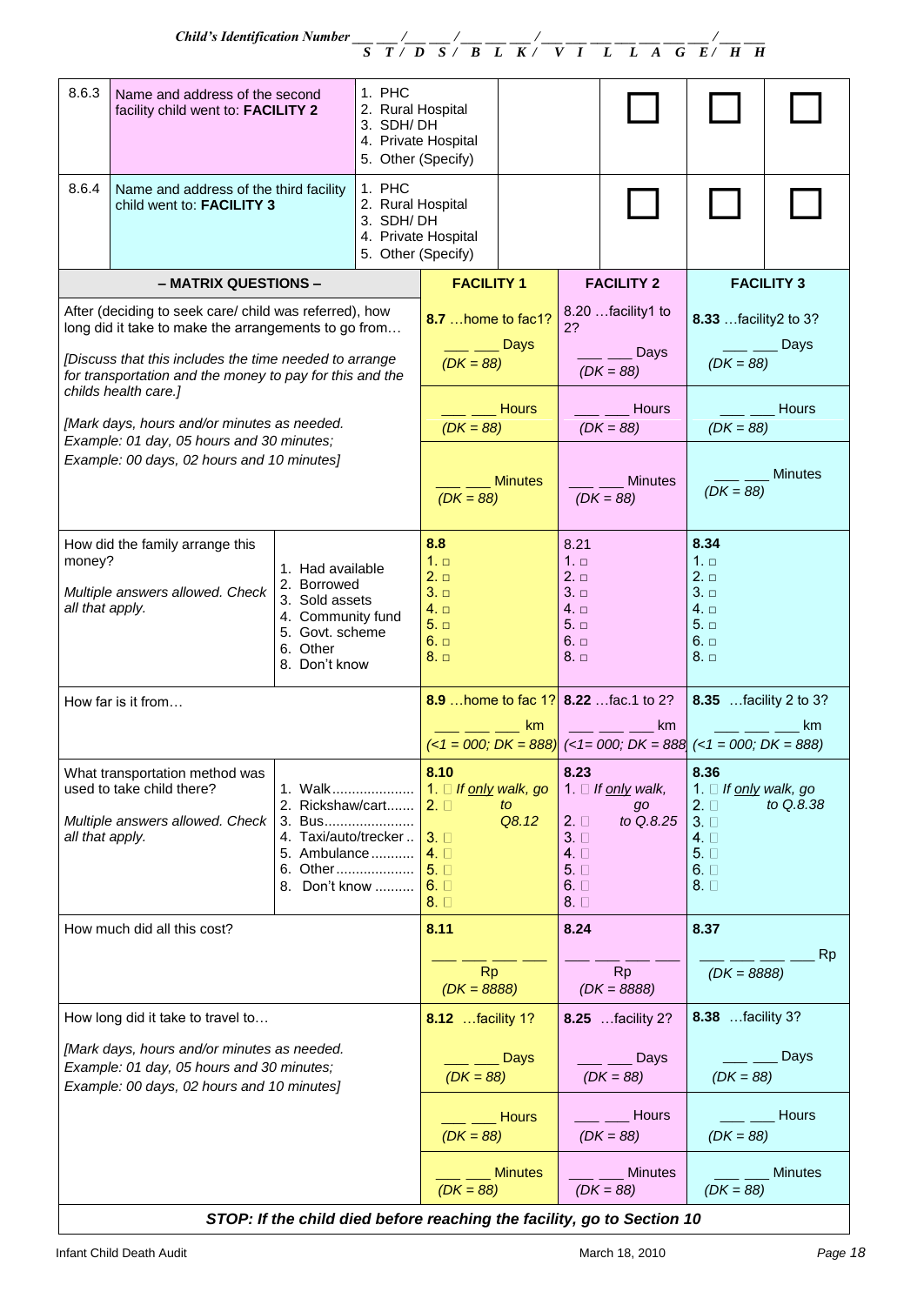| Which illness<br>symptom(s) did<br>child have while<br>at…<br>Multiple answers<br>allowed. Check all<br>that apply.                                                                      | 3.<br>4.<br>5.<br>6.<br>7.<br>8.<br>9.<br>88. Don't know                                                                         | 1. Low birth weight (<2500 gms)<br>very low birth weight (< 1500 gms)<br>2. Premature baby < 37 weeks<br>Feeding problems not sucking well<br>Abdominal distention/ pain<br>Loose motions without blood<br>Loose motions with blood | facility 1?<br>$1. \Box$<br>$2 \Box$<br>$3\Box$<br>$4$ $\Box$<br>$5. \Box$<br>$6. \Box$<br>$7. \Box$<br>$8. \Box$<br>$9$ $\Box$<br>$12. \Box$<br>$88$ $\Box$ | 8.26facility 2?<br>$1 \square$<br>$2. \Box$<br>$3 \Box$<br>4 □<br>$5\Box$<br>6. ⊟<br>$7\Box$<br>$8. \Box$<br>9.<br>$10. \Box$<br>$11. \square$<br>$12. \Box$<br>88. | 8.39facility 3?<br>$1. \Box$<br>$2. \Box$<br>$3 \Box$<br>4. $\square$<br>$5\Box$<br>6. ⊟<br>$7 \square$<br>$8. \Box$<br>9.<br>$10.$ $\Box$<br>$11. \square$<br>$12. \Box$<br>88. 口 |
|------------------------------------------------------------------------------------------------------------------------------------------------------------------------------------------|----------------------------------------------------------------------------------------------------------------------------------|-------------------------------------------------------------------------------------------------------------------------------------------------------------------------------------------------------------------------------------|--------------------------------------------------------------------------------------------------------------------------------------------------------------|---------------------------------------------------------------------------------------------------------------------------------------------------------------------|------------------------------------------------------------------------------------------------------------------------------------------------------------------------------------|
| What did the<br>(facility/provider)<br>do for childs<br>problem?<br>Prompt: Was there<br>anything else?<br>Multiple responses<br>allowed. Check all<br>that apply.                       | treatment?<br>2. Blood transfusion?<br>4. Any other treatment?<br>5. Nothing<br>8. Don't know                                    | 1. Oral rehydration salts and/ or<br>intravenous fluids (drip)<br>3. Treatment/food trough a tube<br>passed through the nose?                                                                                                       | 8.14<br>1. □<br>$2. \square$<br>$3. \square$<br>$4. \square$<br>$5. \Box$ If 5, go to Q 8.16<br>$8. \Box$ If 8, go Q 8.16                                    | 8.27<br>1. □<br>$2. \Box$<br>$3. \square$<br>4.<br>$5. \Box$ If 5, go to<br>Q8.29<br>$8. \Box$ If 8, go<br>Q8.29                                                    | 8.40<br>$1. \square$<br>2. □<br>$3. \square$<br>$4. \square$<br>5. □ If 5, go to Q8.42<br>8. □ If 8, go Q8.42                                                                      |
| How much did all this care cost?                                                                                                                                                         |                                                                                                                                  |                                                                                                                                                                                                                                     | 8.15<br><b>Rp</b><br>$(DK = 88888)$                                                                                                                          | 8.28<br>Rp<br>$(DK = 88888)$                                                                                                                                        | 8.41<br><b>Rp</b><br>$(DK = 88888)$                                                                                                                                                |
| facility?                                                                                                                                                                                | 1. Yes<br>Did the (facility/provider) refer<br>child to another health care<br>2. No<br>8. Don't know                            |                                                                                                                                                                                                                                     | 8.16<br>If 2 or 8, go<br>to Q.8.17                                                                                                                           | 8.29<br>If 2 or 8,<br>go to<br>Q.8.30                                                                                                                               | 8.42<br>If 2 or 8, go to<br>Q.8.43                                                                                                                                                 |
| Why was the child<br>referred?<br>Multiple responses<br>allowed. Check all<br>that apply.                                                                                                | 1. For a certain problem (specify)<br>2. Did not have blood<br>3. For a procedure (specify)<br>4. Lack of a specialist (specify) |                                                                                                                                                                                                                                     | 8.16.1<br>1. □ (<br>$2. \square$<br>3.<br>$4. \square$<br>$5. \square$                                                                                       | 8.29.1<br>1. □ (<br>$2. \Box$<br>$3. \Box$<br>4. $\Box$ (<br>$5. \square$                                                                                           | 8.42.1<br>$1. \square$<br>$2. \square$<br>$3. \square$<br>4. $\Box$ (<br>$5. \Box$ (                                                                                               |
| How long after the arrival was child referred?<br>[Mark days, hours and/or minutes as needed.<br>Example: 01 day, 05 hours and 30 minutes;<br>Example: 02 days, 03 hours and 00 minutes] |                                                                                                                                  |                                                                                                                                                                                                                                     | 8.16.2<br><b>Days</b><br>$(DK = 88)$<br>Hours<br>$(DK = 88)$                                                                                                 | 8.29.2<br>Days<br>$(DK = 88)$<br>Hours<br>$(DK = 88)$                                                                                                               | 8.42.2<br>Days<br>$(DK = 88)$<br>Hours<br>$(DK = 88)$                                                                                                                              |
|                                                                                                                                                                                          |                                                                                                                                  |                                                                                                                                                                                                                                     | <b>Minutes</b><br>$(DK = 88)$                                                                                                                                | <b>Minutes</b><br>$(DK = 88)$                                                                                                                                       | <b>Minutes</b><br>$(DK = 88)$                                                                                                                                                      |
| How long was child at this facility after referral?<br>[Mark days, hours and/or minutes as needed.<br>Example: 01 day, 05 hours and 30 minutes;                                          |                                                                                                                                  |                                                                                                                                                                                                                                     | 8.17<br>Days<br>$(DK = 88)$                                                                                                                                  | 8.30<br>Days<br>$(DK = 88)$                                                                                                                                         | 8.43<br>Days<br>$(DK = 88)$                                                                                                                                                        |
| Example: 02 days, 03 hours and 00 minutes]                                                                                                                                               |                                                                                                                                  |                                                                                                                                                                                                                                     | <b>Hours</b><br>$(DK = 88)$                                                                                                                                  | Hours<br>$(DK = 88)$                                                                                                                                                | Hours<br>$(DK = 88)$                                                                                                                                                               |
|                                                                                                                                                                                          |                                                                                                                                  |                                                                                                                                                                                                                                     | <b>Minutes</b><br>$(DK = 88)$                                                                                                                                | <b>Minutes</b><br>$(DK = 88)$                                                                                                                                       | <b>Minutes</b><br>$(DK = 88)$                                                                                                                                                      |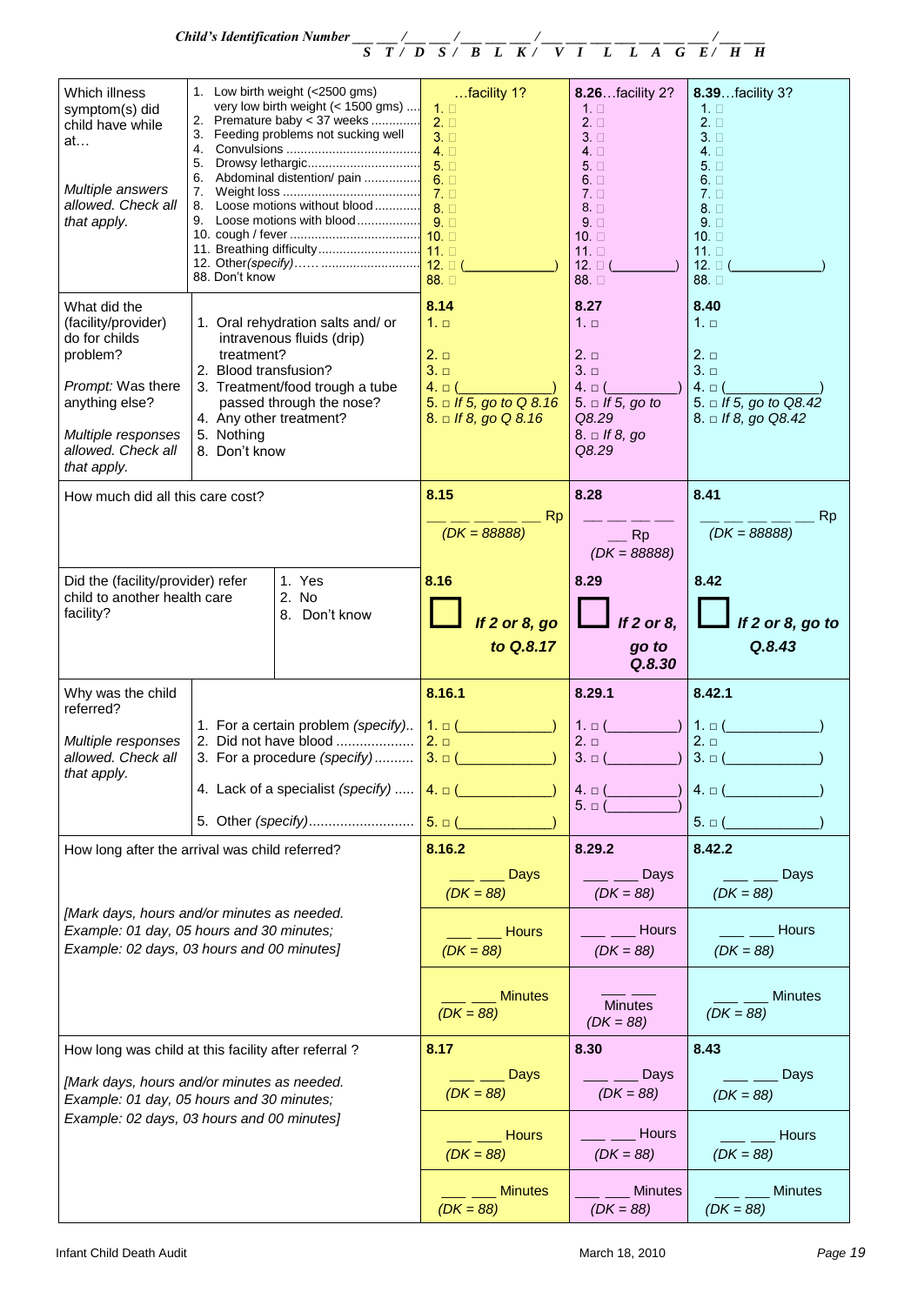|                                                                                                               | as child taken to another health<br>facility after leaving                                                                                                                                                                                                                                                                              | Child's Identification Number $\frac{1}{S}$ $\frac{1}{T}$ $\frac{1}{D}$ $\frac{1}{S}$ $\frac{1}{S}$ $\frac{1}{B}$ $\frac{1}{L}$ $\frac{1}{K}$ $\frac{1}{V}$ $\frac{1}{I}$ $\frac{1}{L}$ $\frac{1}{A}$ $\frac{1}{G}$ $\frac{1}{E}$ $\frac{1}{H}$ $\frac{1}{H}$<br>1. Yes<br>2. No<br>8. Don't know | 8.18  facility 1?<br>If 8, go to Sctn 9                                                                                                      | 8.31 facility 2?<br>If 8, go to Sctn<br>9                                                                                        |  | 8.44. facility 2 ?<br>If 8, go to Sctn 9                                                                                      |
|---------------------------------------------------------------------------------------------------------------|-----------------------------------------------------------------------------------------------------------------------------------------------------------------------------------------------------------------------------------------------------------------------------------------------------------------------------------------|---------------------------------------------------------------------------------------------------------------------------------------------------------------------------------------------------------------------------------------------------------------------------------------------------|----------------------------------------------------------------------------------------------------------------------------------------------|----------------------------------------------------------------------------------------------------------------------------------|--|-------------------------------------------------------------------------------------------------------------------------------|
| facility, ask:<br>else?                                                                                       | If not taken to another<br>Did the family have any<br>problems that kept child from<br>going to another facility?<br>If taken to another facility, ask:<br>Did the family have to overcome<br>any problems in order to go to<br>another facility?<br>Prompt: Was there anything<br>[Multiple answers allowed.<br>Check all that apply.] | 1. No transportation<br>2. Transportation or<br>health care cost<br>3. Not satisfied with<br>available care 3. □<br>4. Thought child<br>would die no matter $\boxed{4}$<br>5. child died at F1/F2.<br>6. Other (specify)<br>7. No careseeking<br>problem<br>8. Don't know                         | 8.19<br>$1. \Box$<br>$2. \Box$<br>what  5 □ Go to Sctn 9<br>6. $\Box$ (<br>$7. \Box$<br>$\overline{\phantom{a}}$ 8. $\overline{\phantom{a}}$ | 8.32<br>$1. \Box$<br>$2. \Box$<br>$3. \Box$<br>$4. \Box$<br>$5 \square$ Go to<br>Sctn 9<br>6. $\Box$ (<br>$7. \Box$<br>$8. \Box$ |  | 8.45<br>$1. \Box$<br>$2. \Box$<br>$3. \Box$<br>4. $\Box$<br>$5 \square$ Go to Sctn 9<br>$6. \Box$ (<br>$7. \Box$<br>$8. \Box$ |
| If child was taken to another facility                                                                        |                                                                                                                                                                                                                                                                                                                                         |                                                                                                                                                                                                                                                                                                   | go to $Q8.20$<br>(start of Facility 2)                                                                                                       | $$ go to Q.<br>8.33. (start of<br><b>Facility 3)</b>                                                                             |  | Go to Sctn 9                                                                                                                  |
| Section 9: Reported cause of death                                                                            |                                                                                                                                                                                                                                                                                                                                         |                                                                                                                                                                                                                                                                                                   |                                                                                                                                              |                                                                                                                                  |  |                                                                                                                               |
| 9.1                                                                                                           | Do you have a death certificate for the deceased?                                                                                                                                                                                                                                                                                       |                                                                                                                                                                                                                                                                                                   | 1. Yes<br>2. No<br>8. Don't know                                                                                                             |                                                                                                                                  |  | If 2 or 8 go to section 10                                                                                                    |
| 9.1.1<br>Can I see the death certificate?<br>COPY DAY, MONTH AND YEAR OF DEATH<br>FROM THE DEATH CERTIFICATE. |                                                                                                                                                                                                                                                                                                                                         |                                                                                                                                                                                                                                                                                                   |                                                                                                                                              |                                                                                                                                  |  | $\frac{1}{(D - D) / M - M / Y} \rightarrow \frac{1}{Y} \rightarrow \frac{1}{Y}$                                               |

9.1.2 | RECORD THE CAUSE OF DEATH FROM THE FIRST (TOP) LINE OF THE DEATH CERTIFICATE:

9.1.3 RECORD THE CAUSE OF DEATH FROM THE SECOND LINE OF THE DEATH CERTIFICATE (IF ANY):

 $\_$  ,  $\_$  ,  $\_$  ,  $\_$  ,  $\_$  ,  $\_$  ,  $\_$  ,  $\_$  ,  $\_$  ,  $\_$  ,  $\_$  ,  $\_$  ,  $\_$  ,  $\_$  ,  $\_$  ,  $\_$  ,  $\_$  ,  $\_$  ,  $\_$  ,  $\_$  ,  $\_$  ,  $\_$  ,  $\_$  ,  $\_$  ,  $\_$  ,  $\_$  ,  $\_$  ,  $\_$  ,  $\_$  ,  $\_$  ,  $\_$  ,  $\_$  ,  $\_$  ,  $\_$  ,  $\_$  ,  $\_$  ,  $\_$  ,

 $\_$  ,  $\_$  ,  $\_$  ,  $\_$  ,  $\_$  ,  $\_$  ,  $\_$  ,  $\_$  ,  $\_$  ,  $\_$  ,  $\_$  ,  $\_$  ,  $\_$  ,  $\_$  ,  $\_$  ,  $\_$  ,  $\_$  ,  $\_$  ,  $\_$  ,  $\_$  ,  $\_$  ,  $\_$  ,  $\_$  ,  $\_$  ,  $\_$  ,  $\_$  ,  $\_$  ,  $\_$  ,  $\_$  ,  $\_$  ,  $\_$  ,  $\_$  ,  $\_$  ,  $\_$  ,  $\_$  ,  $\_$  ,  $\_$  ,

 $\_$  ,  $\_$  ,  $\_$  ,  $\_$  ,  $\_$  ,  $\_$  ,  $\_$  ,  $\_$  ,  $\_$  ,  $\_$  ,  $\_$  ,  $\_$  ,  $\_$  ,  $\_$  ,  $\_$  ,  $\_$  ,  $\_$  ,  $\_$  ,  $\_$  ,  $\_$  ,  $\_$  ,  $\_$  ,  $\_$  ,  $\_$  ,  $\_$  ,  $\_$  ,  $\_$  ,  $\_$  ,  $\_$  ,  $\_$  ,  $\_$  ,  $\_$  ,  $\_$  ,  $\_$  ,  $\_$  ,  $\_$  ,  $\_$  ,

9.1.4 RECORD THE CAUSE OF DEATH FROM THE THIRD LINE OF THE DEATH CERTIFICATE (IF ANY):

## **SECTION 10: DATA ABSTRACTED FROM OTHER HEALTH RECORDS**

| 10.1              | Other Health records available                                                                                  | 1. Yes<br>2. No. |                          |
|-------------------|-----------------------------------------------------------------------------------------------------------------|------------------|--------------------------|
|                   |                                                                                                                 |                  | If 2, go to Open History |
| 10.2 <sup>2</sup> | FOR EACH TYPE OF HEALTH RECORD SUMMARIZE DETAILS FOR LAST 2 VISITS<br>(IF MORE THAN 2) AND RECORD DATE OF ISSUE |                  |                          |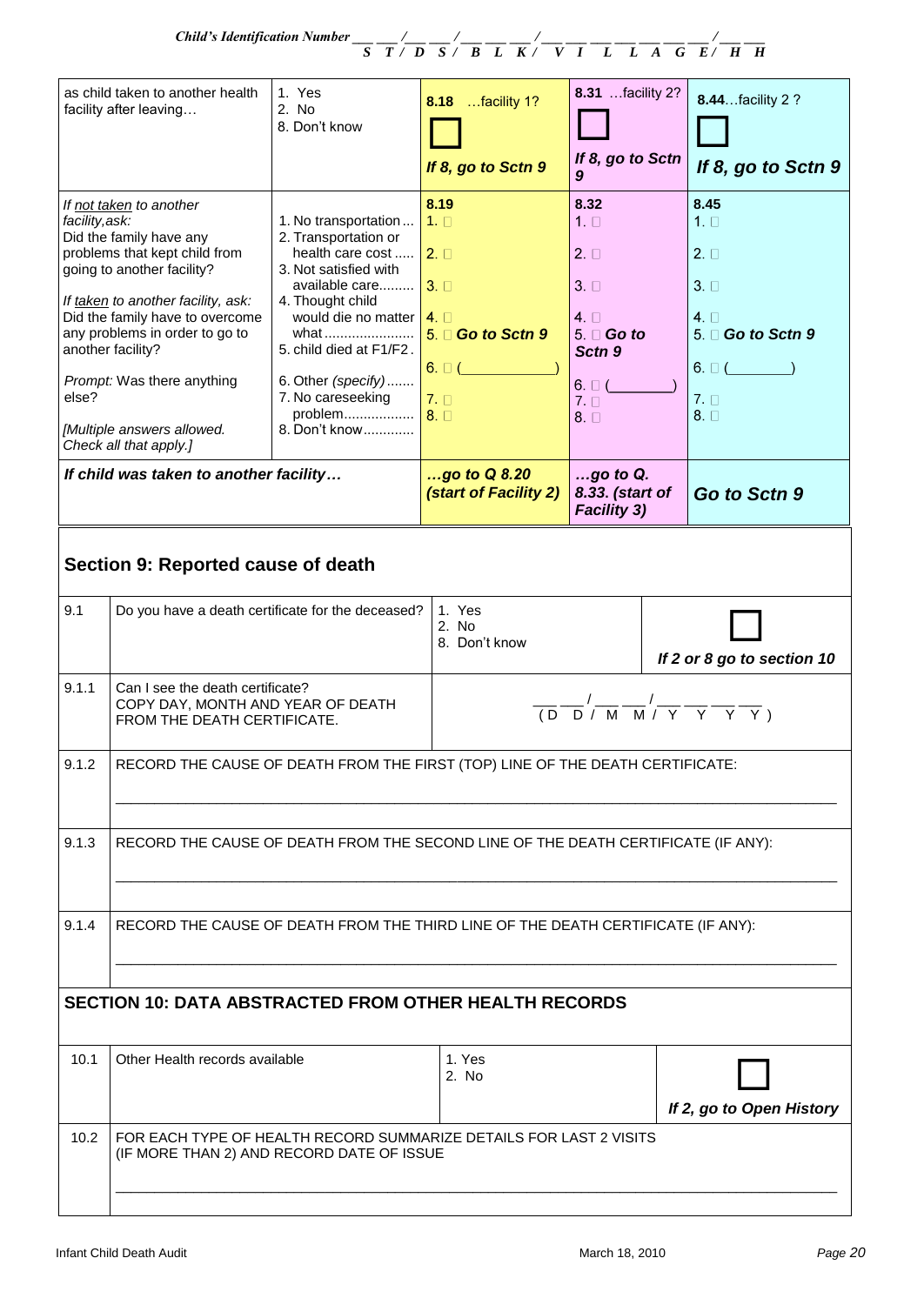*Child's Identification Number \_\_\_ \_\_\_ /\_\_\_ \_\_\_ / \_\_\_ \_\_\_ \_\_\_ / \_\_\_ \_\_\_ \_\_\_ \_\_\_ \_\_\_ \_\_\_ \_\_\_ / \_\_\_ \_\_\_ S T / D S / B L K / V I L L A G E / H H*

| 10.3       | POSTMORTEM RESULTS (CAUSE OF DEATH)                                                                                                                                                                                                                                          |
|------------|------------------------------------------------------------------------------------------------------------------------------------------------------------------------------------------------------------------------------------------------------------------------------|
| 10.4       | MCH/ANC/IMMUNIZATION CARD (RELEVANT INFORMATION)                                                                                                                                                                                                                             |
| 10.5       | HOSPITAL PRESCRIPTION (RELEVANT INFORMATION)                                                                                                                                                                                                                                 |
|            |                                                                                                                                                                                                                                                                              |
| 10.6       | TREATMENT CARDS (RELEVANT INFORMATION)                                                                                                                                                                                                                                       |
| 10.7       | HOSPITAL DISCHARGE (RELEVANT INFORMATION)                                                                                                                                                                                                                                    |
| 10.8       | LABORATORY RESULTS (RELEVANT INFORMATION)                                                                                                                                                                                                                                    |
|            | <b>Section 11: Open history</b><br>Read: Thank you for answering the many questions that I've asked. Would you like to tell me about the illness in your own<br>words? Also, is there anything else about Childs illness that I did not ask you would like to tell me about? |
|            | After the respondent(s) finishes, ask: Is there anything else?<br>Write the respondent's exact words. After s/he has finished, read this back and ask her to correct any errors in what you wrote.                                                                           |
|            |                                                                                                                                                                                                                                                                              |
|            |                                                                                                                                                                                                                                                                              |
|            |                                                                                                                                                                                                                                                                              |
|            |                                                                                                                                                                                                                                                                              |
|            |                                                                                                                                                                                                                                                                              |
|            |                                                                                                                                                                                                                                                                              |
| respondent | <b>Signature of Interviewer</b><br><b>Signature of</b>                                                                                                                                                                                                                       |
|            | (Name & Designation)                                                                                                                                                                                                                                                         |

## **END OF INTERVIEW THANK RESPONDENT(S) FOR THEIR COOPERATION**

| <b>RECORD THE TIME AT THE END OF INTERVIEW</b> | Hours<br><b>Minutes</b> |
|------------------------------------------------|-------------------------|
| <b>Supervisor's certification</b>              |                         |